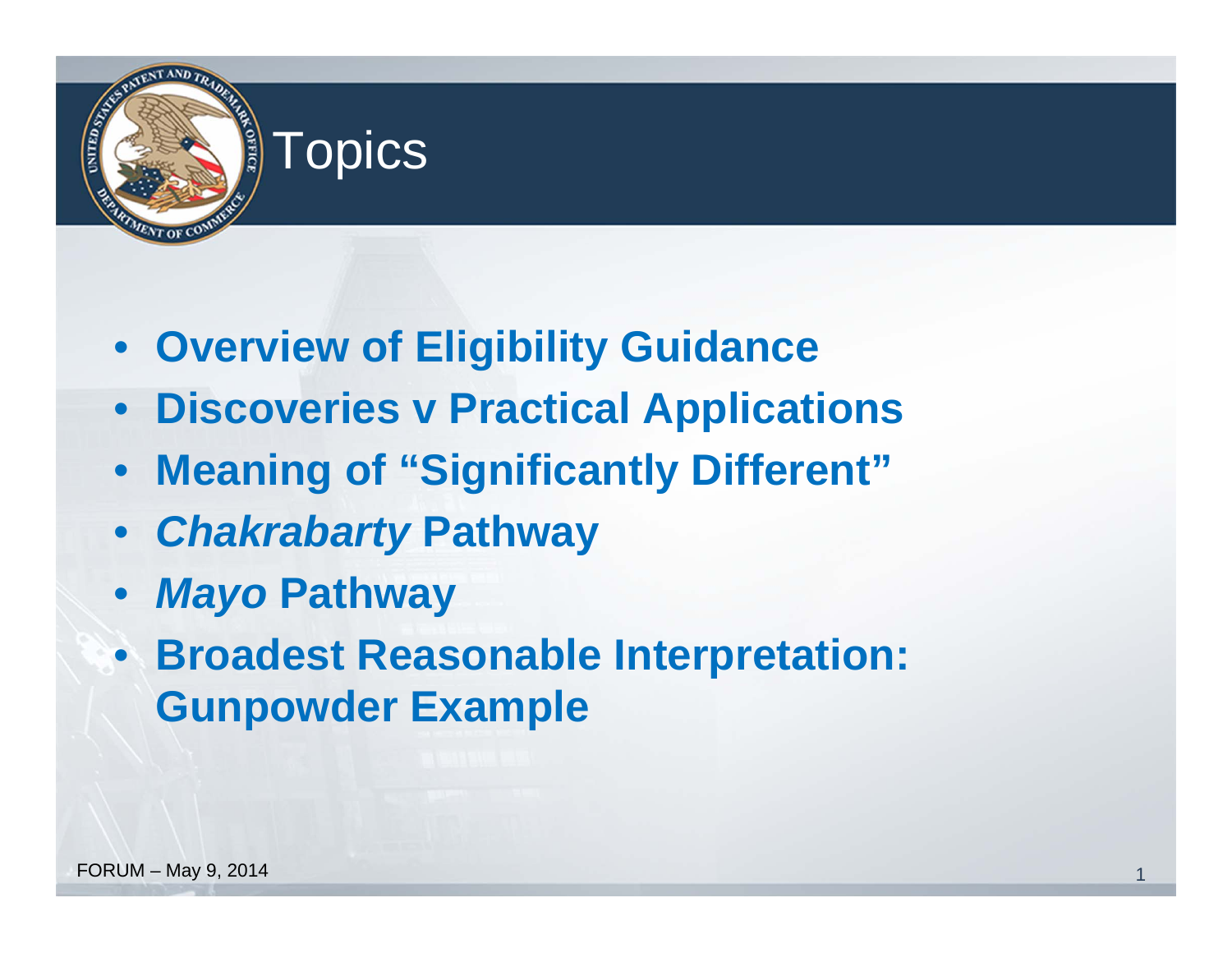

### **Overview of Eligibility Guidance**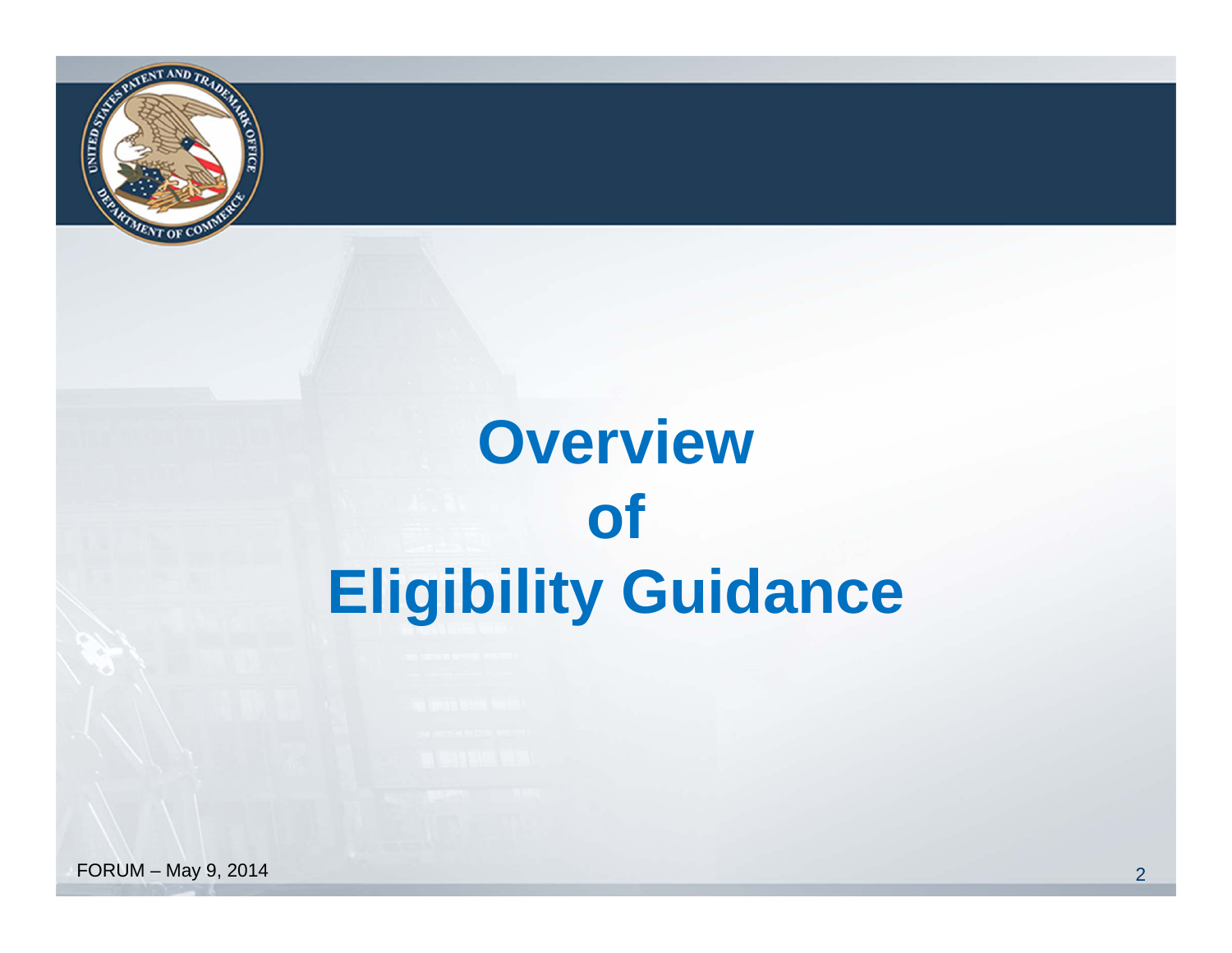

#### 35 U.S.C. § 101

• § 101 - Inventions Patentable:

Whoever invents or discovers any new and useful process, machine, manufacture, or composition of matter, or any new and useful improvement thereof, may obtain a patent therefor, subject to the conditions and requirements of this title.

- Imposes three requirements (MPEP 2104):
	- Double patenting
	- Eligibility
	- Utility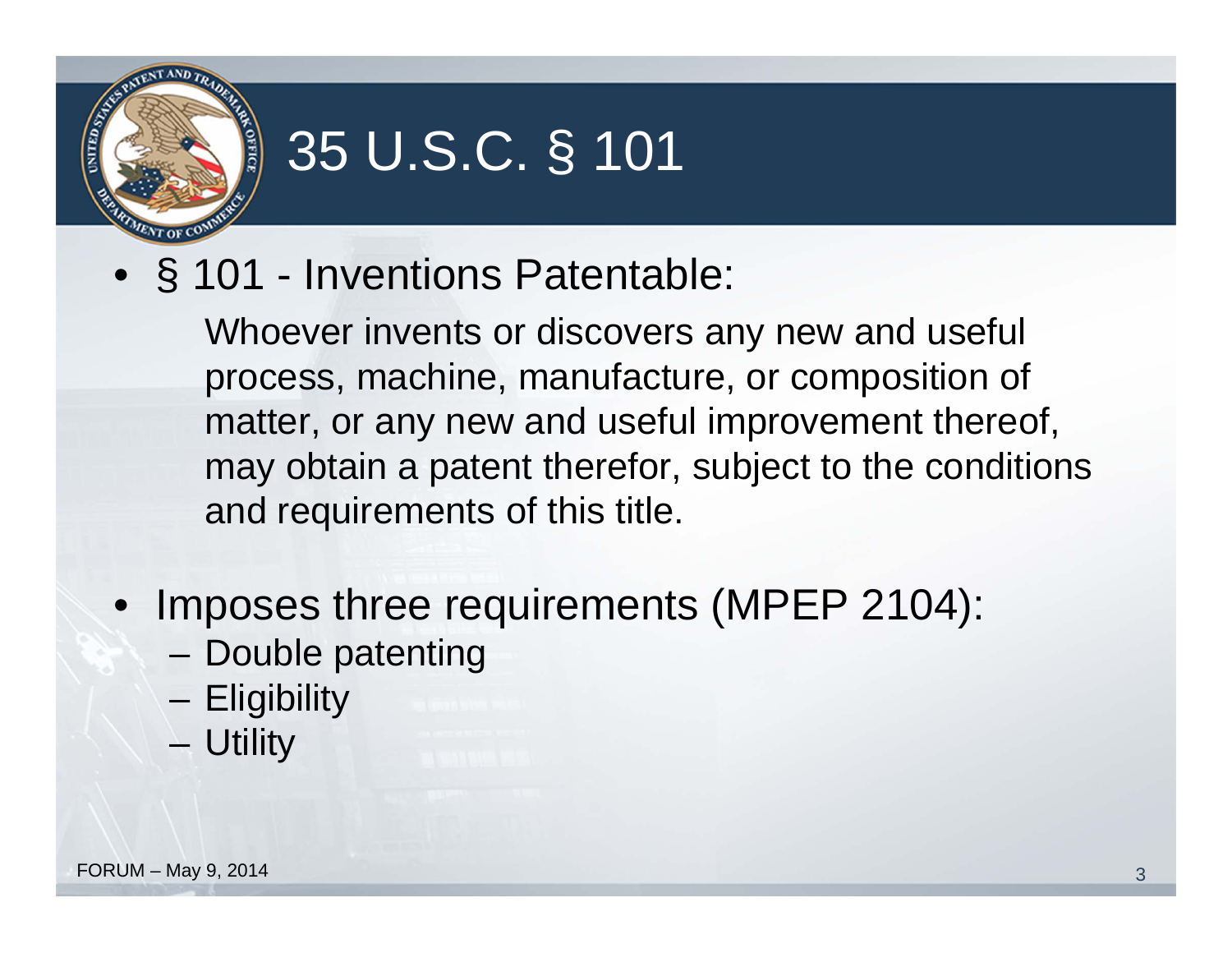

#### USPTO Eligibility Guidance

- Two sets of eligibility guidance are in effect at the USPTO:
	- Claims reciting **abstract ideas** are examined in accordance with MPEP 2106 and 2010 *Bilski* Guidance.
	- Claims reciting or involving **naturally occurring things (laws of nature, natural products, and natural phenomena)** are examined in accordance with the Guidance For Determining Subject Matter Eligibility Of Claims Reciting or Involving Laws of Nature, Natural Phenomena, & Natural Products (issued March 4, 2014; not yet in MPEP) aka "New Guidance."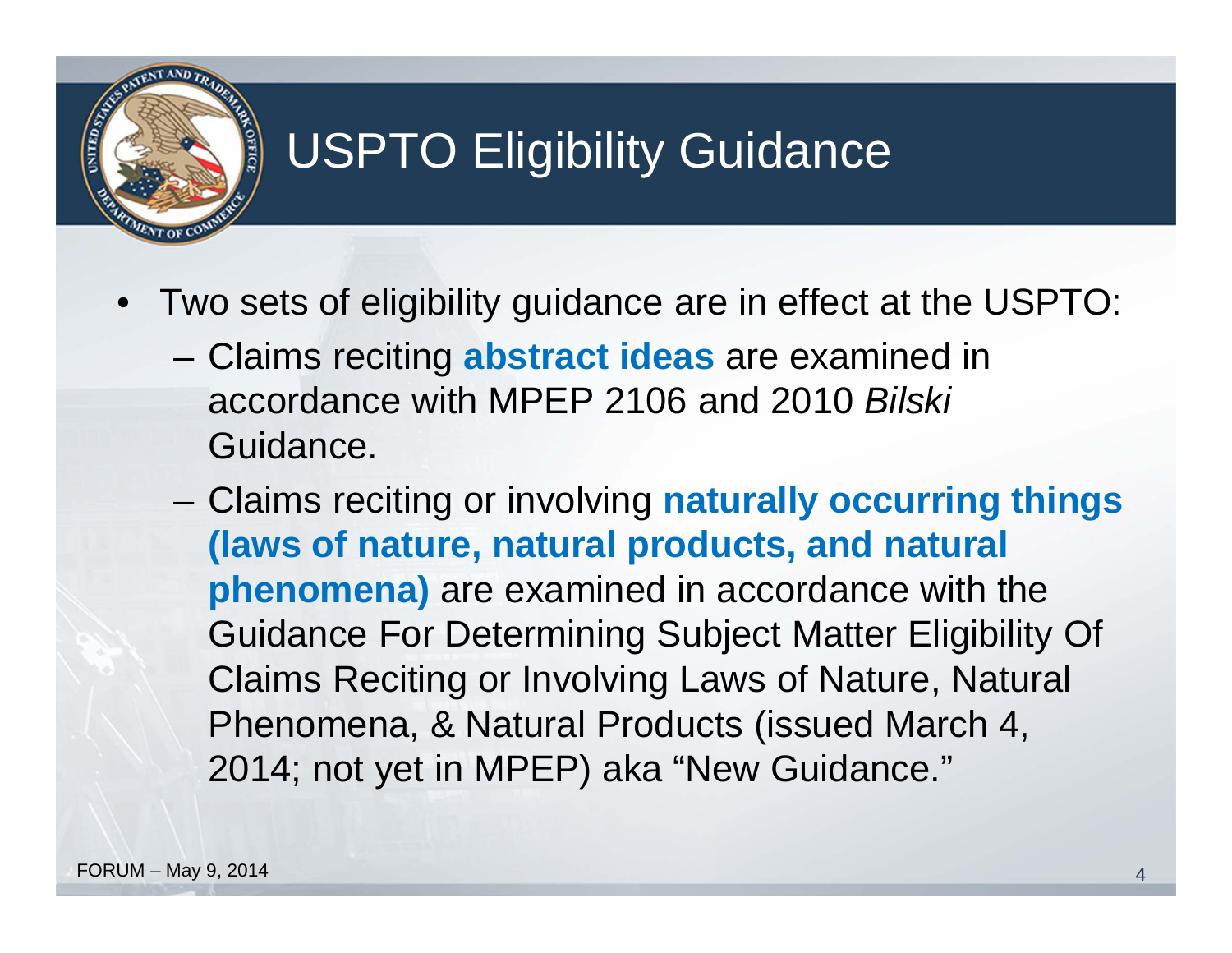

#### Summary of Examination Process Under The New Guidance

The claim as a whole is given its **broadest reasonable interpretation** (BRI), and then:

- 1. The claim is evaluated to determine whether it falls within at least one of the **statutory categories** of invention (Flowchart Question 1);
- 2. If it falls within an eligible category, the claim is evaluated to determine whether it **recites or involves a judicial exception** (Flowchart Question 2); and
- 3. If the claim does recite/involve one or more judicial exceptions, the claim as a whole is evaluated to determine whether it **recites something significantly different than the judicial exception** (Flowchart Question 3).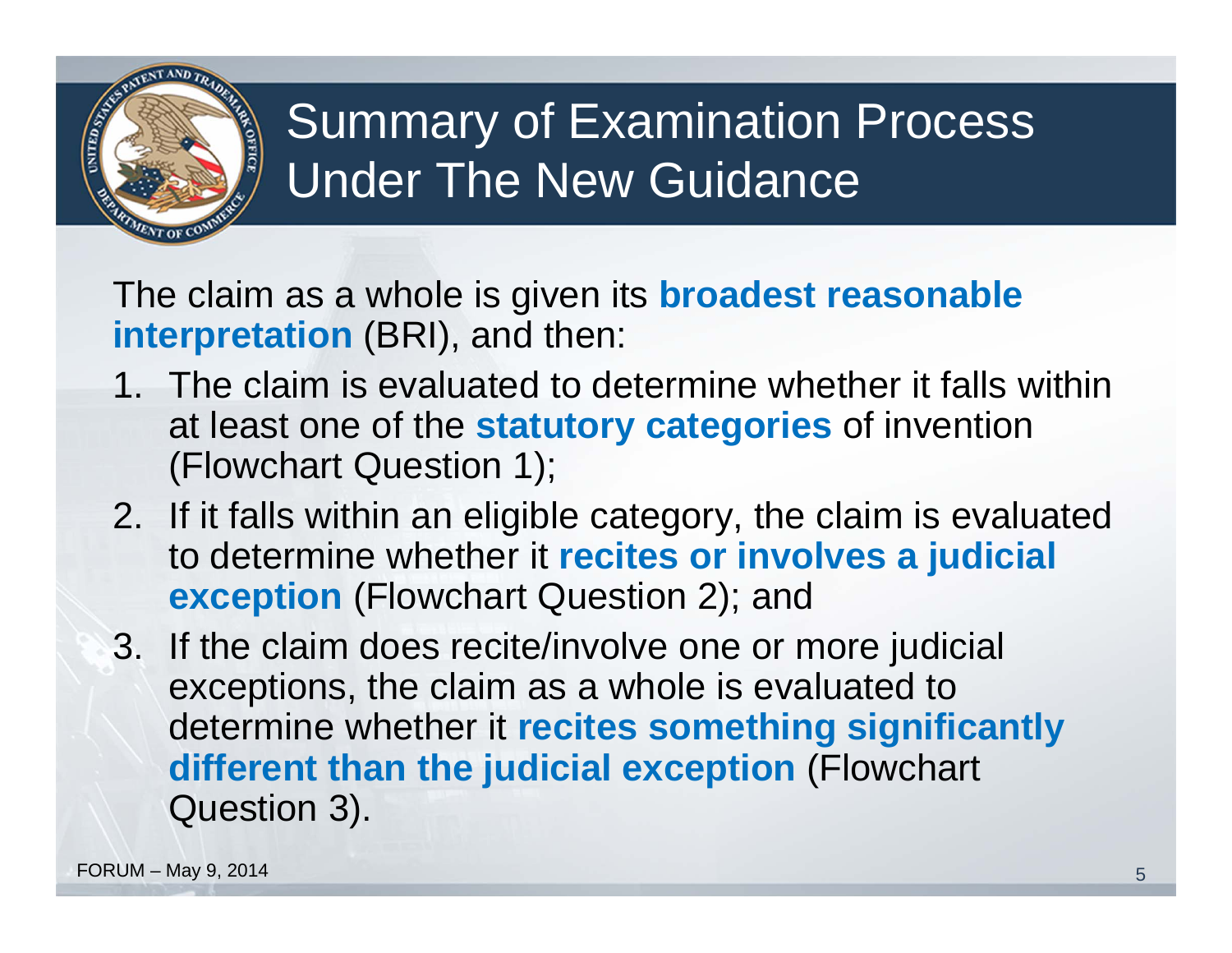

#### Claims Reciting Naturally Occurring Things May or May Not Be Eligible

- "**Laws of Nature**" and "**Natural Phenomena**" include natural principles, naturally occurring relations or correlations, etc. Examples:
	- The law of gravity
	- The disinfectant qualities of ultraviolet light
	- The relationship between blood glucose levels and diabetes
- Examples of things that *may* be "**natural products**" include:
	- chemicals derived from natural sources<br>
	The products may or may
	- minerals and natural materials  $\rightarrow$  not be eligible,
	-

– organisms and the depending on the results of the analysis under Question 3.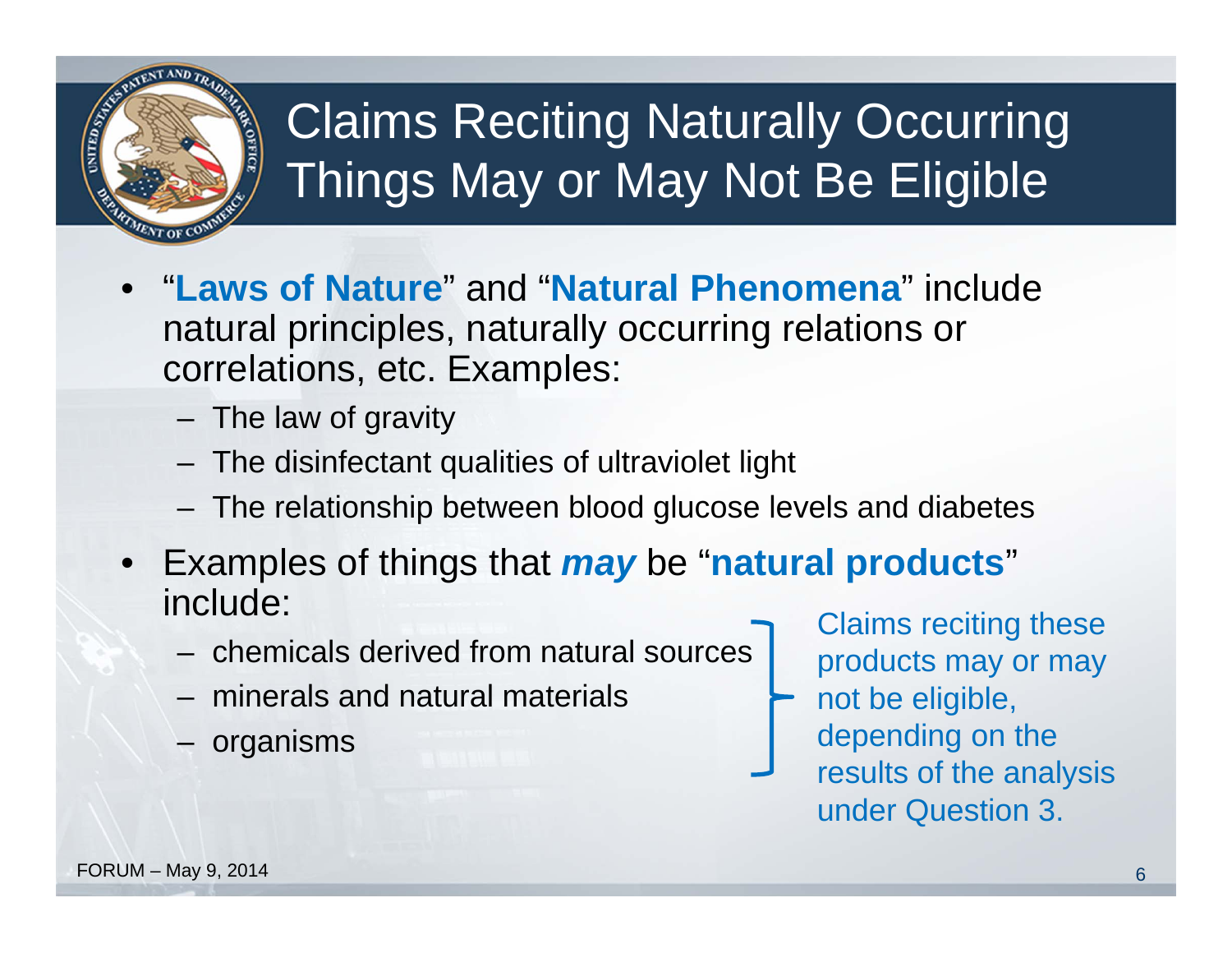

#### New Guidance Addresses Multiple Decisions Of The Supreme Court

- Why are we talking about natural products that are not nucleic acids? Wasn't *Myriad* about DNA?
- New Guidance is **not limited to** *Myriad*, but instead addresses *Myriad* in context of other Supreme Court decisions, including:
	- *American Fruit Growers Flook*
	- Benson
	- Bilski
	- *Chakrabarty Mayo*
	- Diehr
- 
- *Benson Funk Brothers*
- *Bilski J.E.M. Ag Supply*
- 
- *Diehr Morse*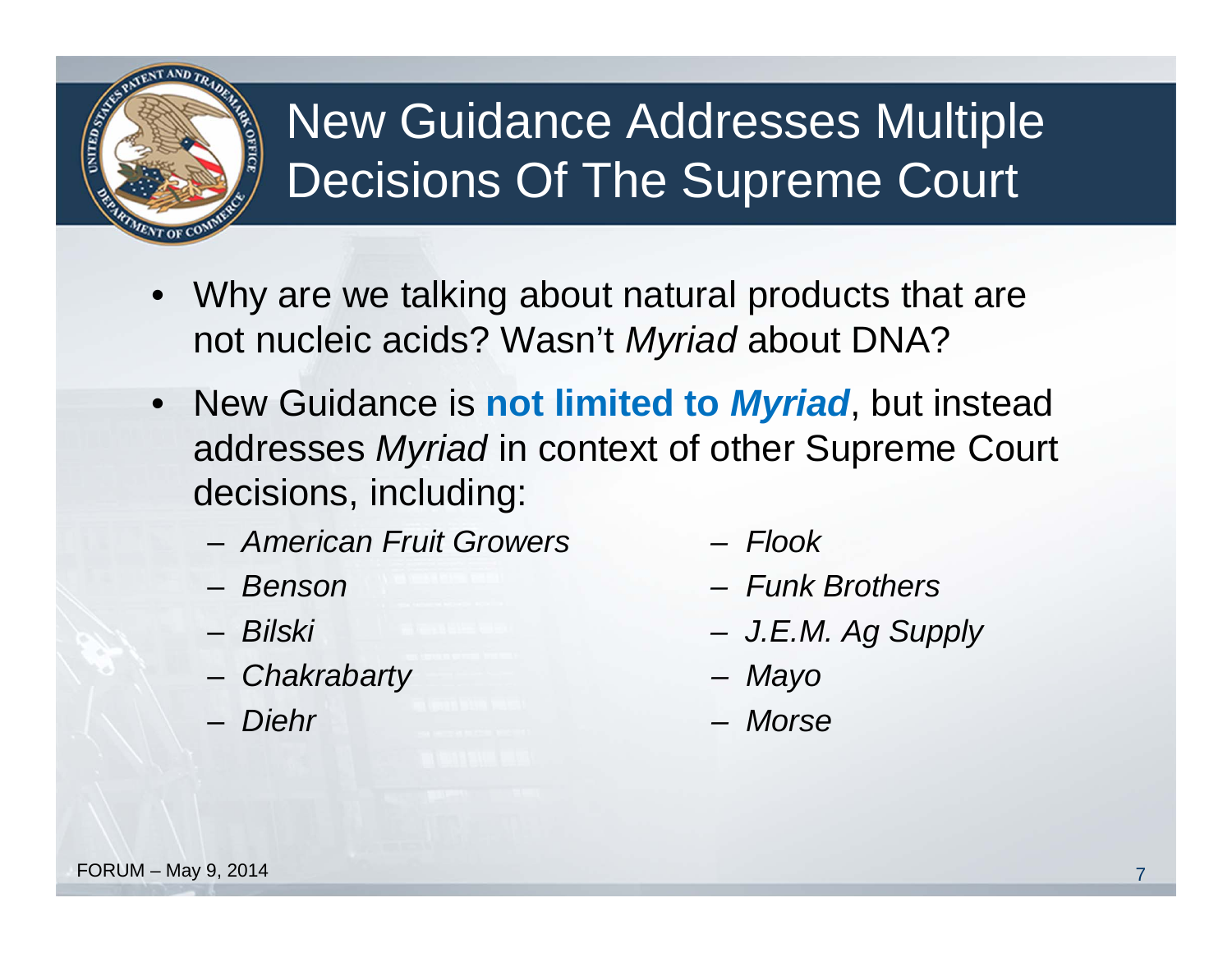

#### Why Is The New Guidance So Comprehensive?

- *Myriad* **explicitly relies** on earlier Supreme Court precedent including *Chakrabarty* and *Mayo*;
- Examiners needed guidance on **claims concerning multiple types of judicial exceptions**, e.g., both natural products and laws of nature; and
- Supreme Court has made it clear that **"naturally occurring things" is a broad term**, e.g., *Chakrabarty*'s statement that "a new mineral discovered in the earth or a new plant found in the wild is not patentable subject matter. Likewise, Einstein could not patent his celebrated law that E=mc<sup>2</sup>; nor could Newton have patented the law of gravity."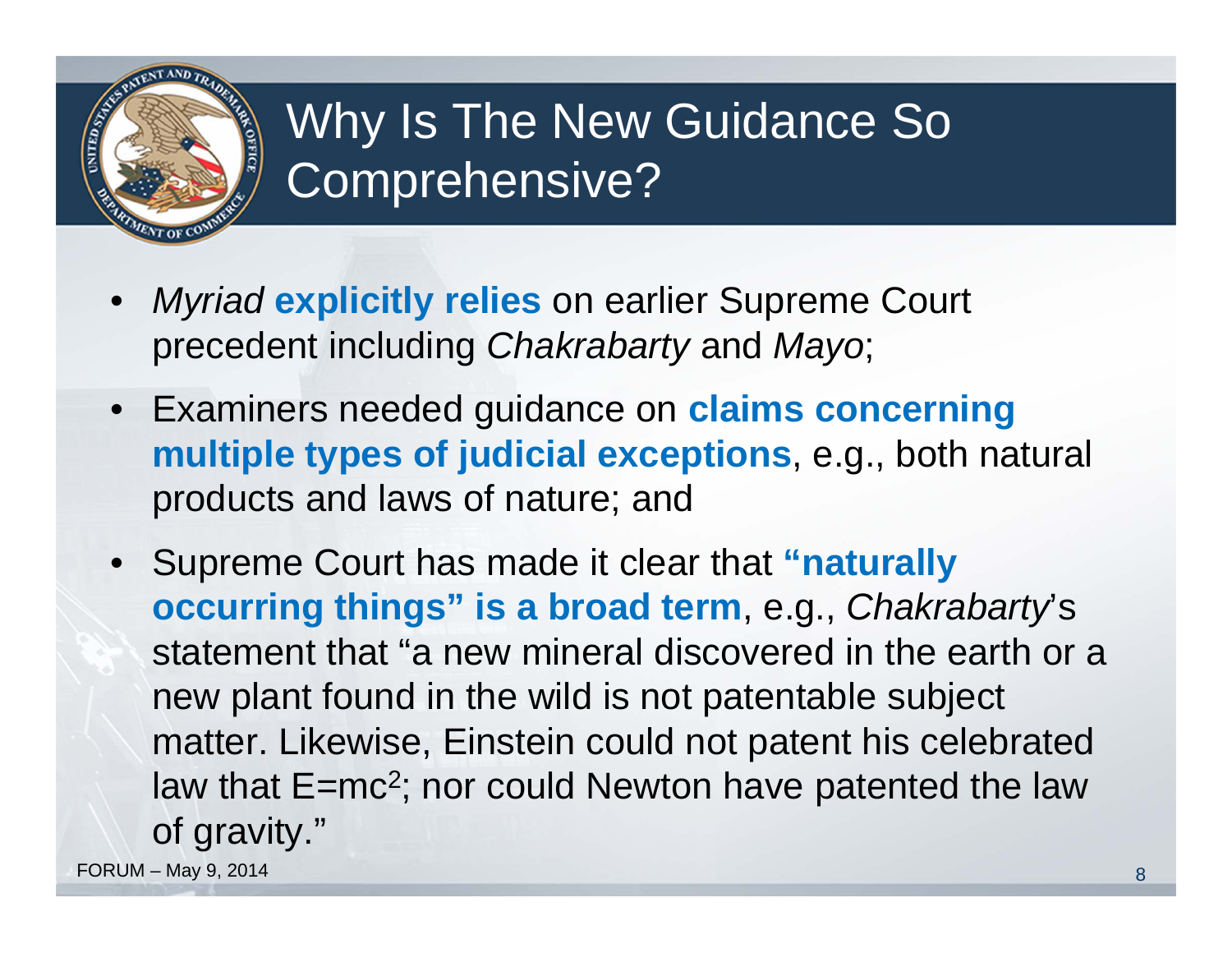#### **NITED STATES** Supreme Court Eligibility Decisions **AV OFFICE** Are Interrelated NT OF **Chakrabarty Am. Fruit** *J.E.M. Myriad Funk Bros. Morse Mayo Diehr & Flook Bilski* **Flook** *Diehr* and *Flook* have been combined to simplify the drawing. Note that *Diehr* is later in time than *Chakrabarty* and *Flook*, and cites both. *Chakrabarty* cites only *Flook*. FORUM – May 9, 2014 9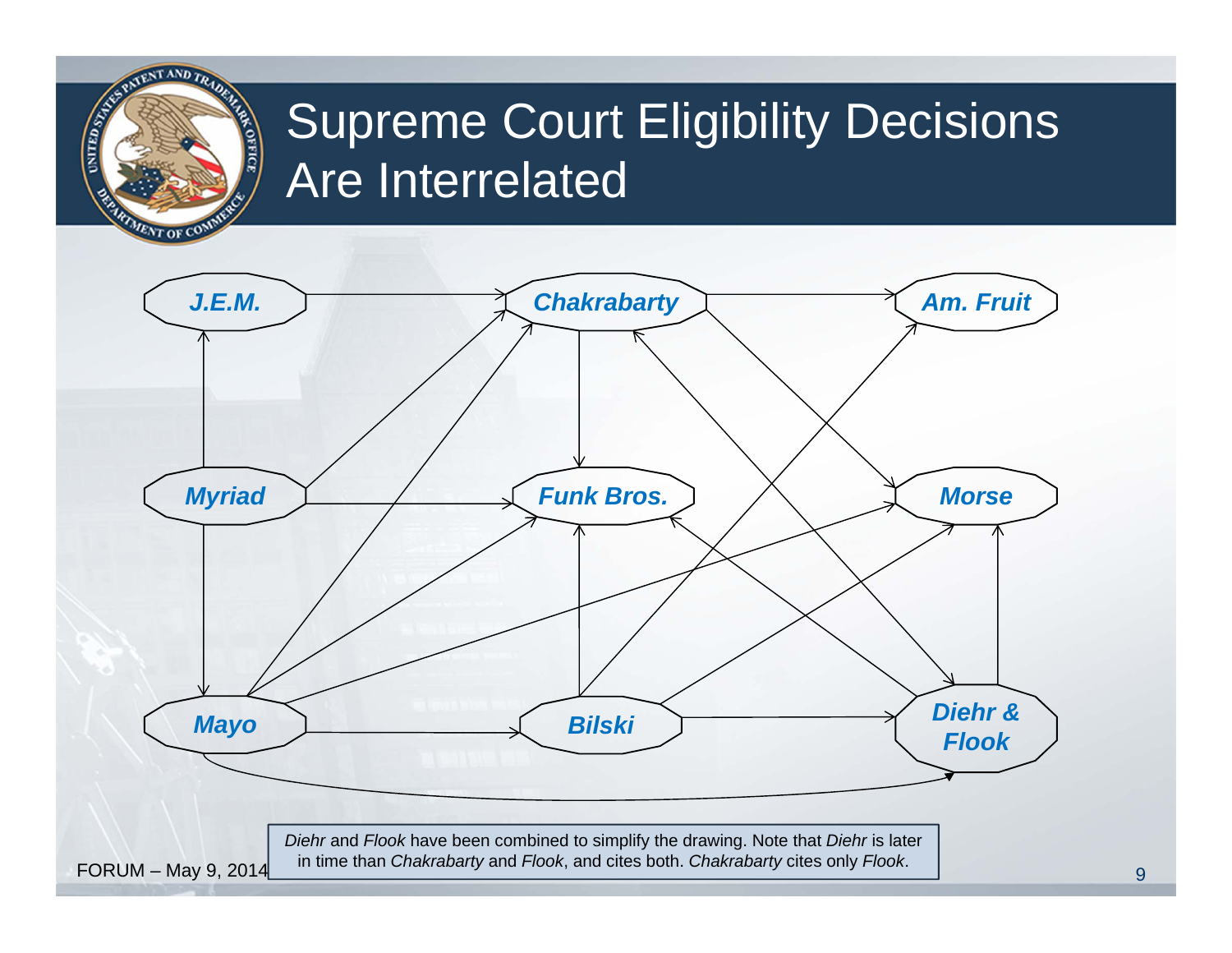

# **Discoveries vs. Practical Applications**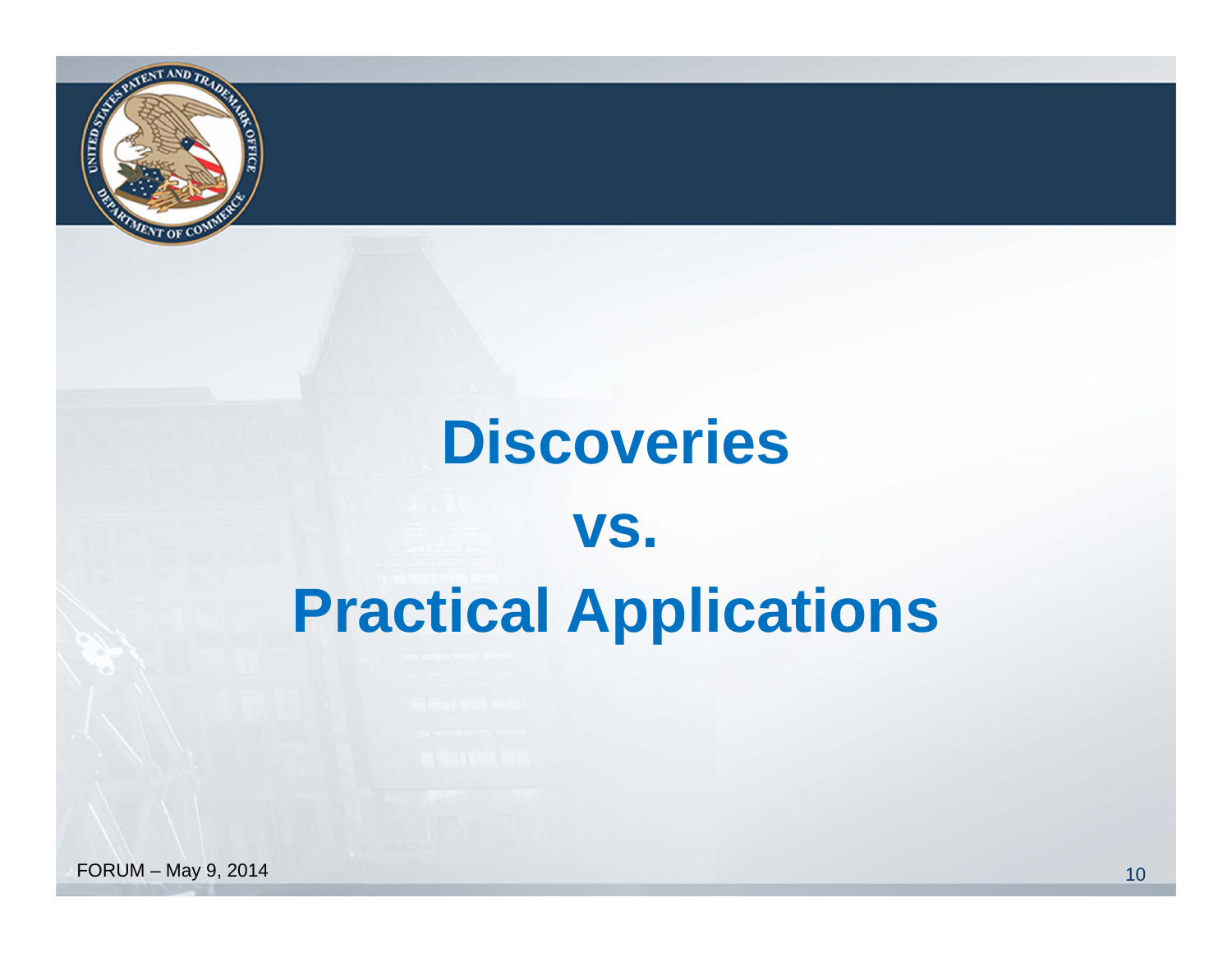

#### Why Aren't Discoveries Of Natural Things Eligible Anymore?

- We've received feedback stating that the New Guidance does not give weight to the term "discovery" in 35 U.S.C. § 101.
- Over the last 65 years, the Supreme Court has repeatedly explained that a **mere discovery of nature's handiwork is not eligible**.
- We are bound by the Supreme Court's interpretation of the statute.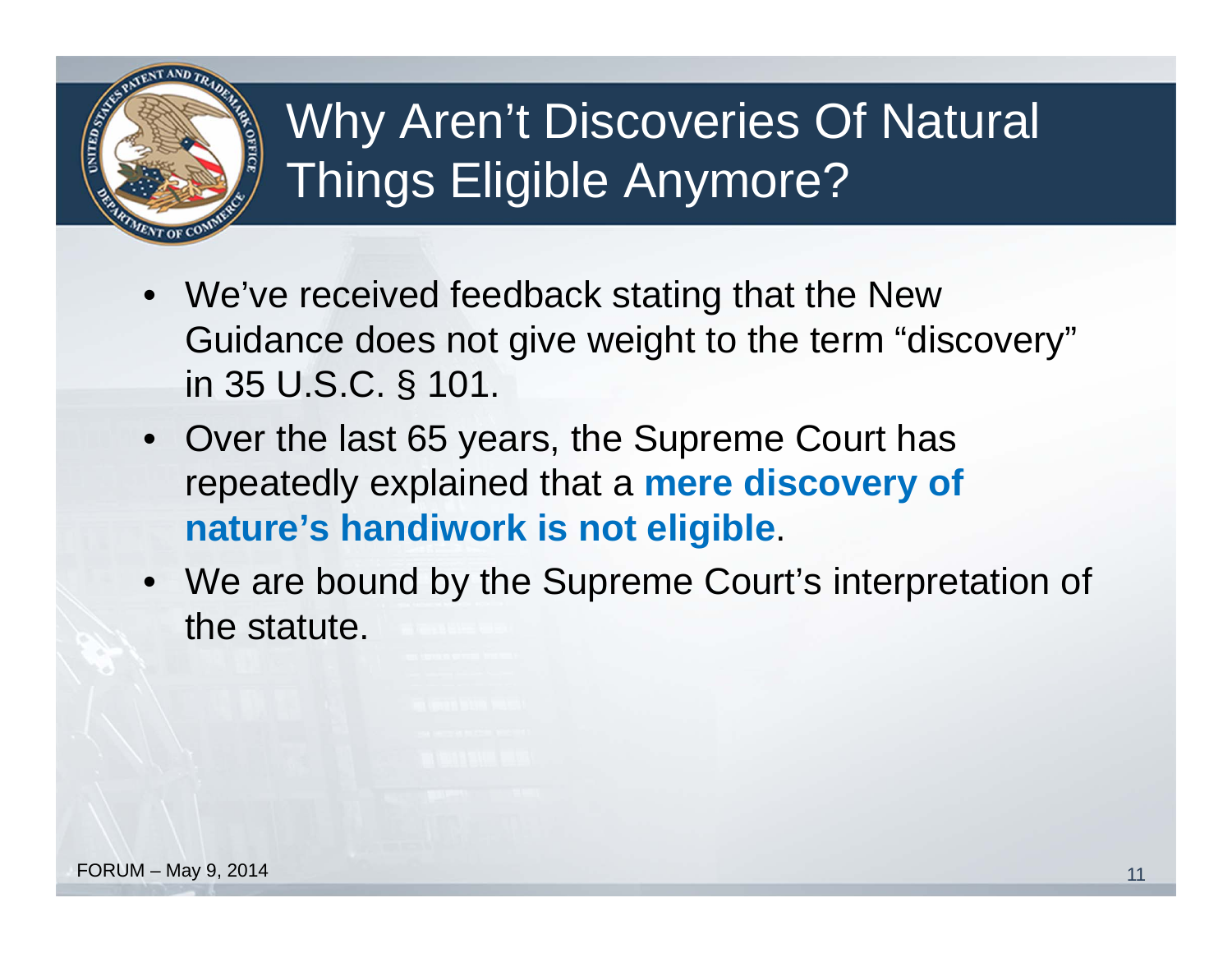

#### Supreme Court Has Explained That "Discovery" Is Not Enough For Eligibility

For patents cannot issue for the discovery of the phenomena of nature. *See Le Roy v. Tatham, 14 How. 156, 175.* The qualities of these bacteria, like the heat of the sun, electricity, or the qualities of metals, are part of the storehouse of knowledge of all men. They are manifestations of laws of nature, free to all men and reserved exclusively to none.

- *Funk Brothers*, 333 U.S. at 130 (1948).

Groundbreaking, innovative, or even brilliant discovery does not by itself satisfy the §101 inquiry. In [*Funk Brothers*], this Court … held that the composition was not patent eligible because the patent holder did not alter the bacteria in any way…. His patent claim thus fell squarely within the law of nature exception. So do Myriad's. Myriad found the location of the BRCA1 and BRCA2 genes, but that discovery, by itself, does not render the BRCA genes "new . . . composition[s] of matter," §101, that are patent eligible.

- *Myriad*, 133 S. Ct. at 2117 (2013).

The rule that the discovery of a law of nature cannot be patented rests, not on the notion that natural phenomena are not processes, but rather on the more fundamental understanding that they are not the kind of "discoveries" that the statute was enacted to protect.

- *Flook*, 437 U.S. at 593 (1978).

This is not to suggest that  $\S$  101 has no limits or that it embraces every discovery. The laws of nature, physical phenomena, and abstract ideas have been held not patentable.… Thus, a new mineral discovered in the earth or a new plant found in the wild is not patentable subject matter. Likewise, Einstein could not patent his celebrated law that E=mc2; nor could Newton have patented the law of gravity. Such discoveries are "manifestations of . . . nature, free to all men and reserved exclusively to none." *Funk*, *supra*, at 130. - *Chakrabarty*, 447 U.S. at 309 (1980).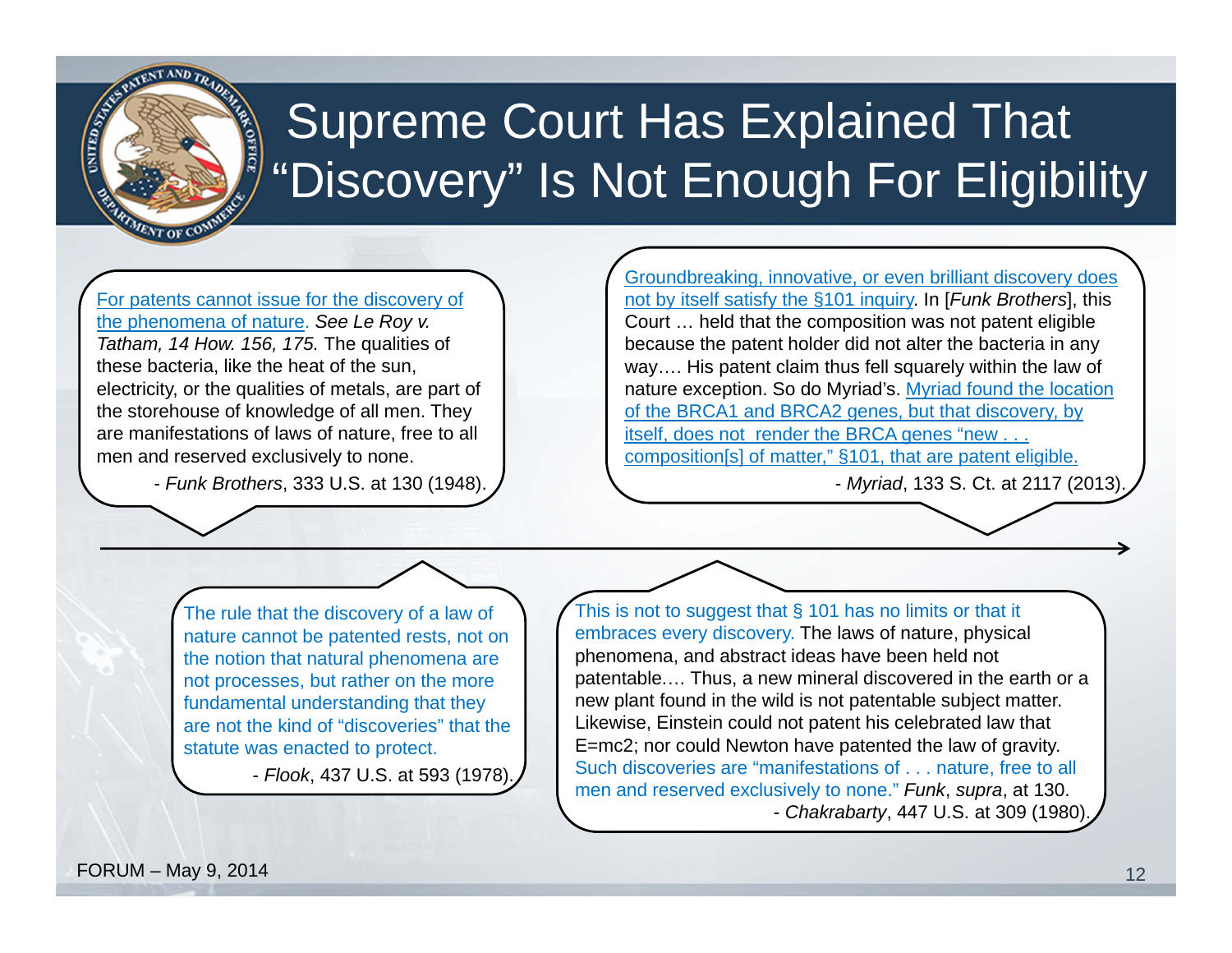

#### However, A Discovery May Be Eligible When It Is Practically Applied

- Supreme Court has also provided guidance about how to claim <sup>a</sup>**practical application** of a naturally occurring thing. See *Funk Brothers*, 333 U.S. at 130; *Mayo*, 132 S. Ct. at 1289; *Myriad*, 133 S. Ct. at 2120.
- To be eligible, a discovery of a naturally occurring thing (law of nature or natural product/phenomenon) must be claimed in a manner that demonstrates a practical application of the discovery.
	- Not eligible: a claim that simply states the naturally occurring thing while adding the words "apply it".
	- $-$  Eligible: a claim that as a whole recites something  $\overline{\phantom{a}}$ **significantly different** than the naturally occurring thing by itself.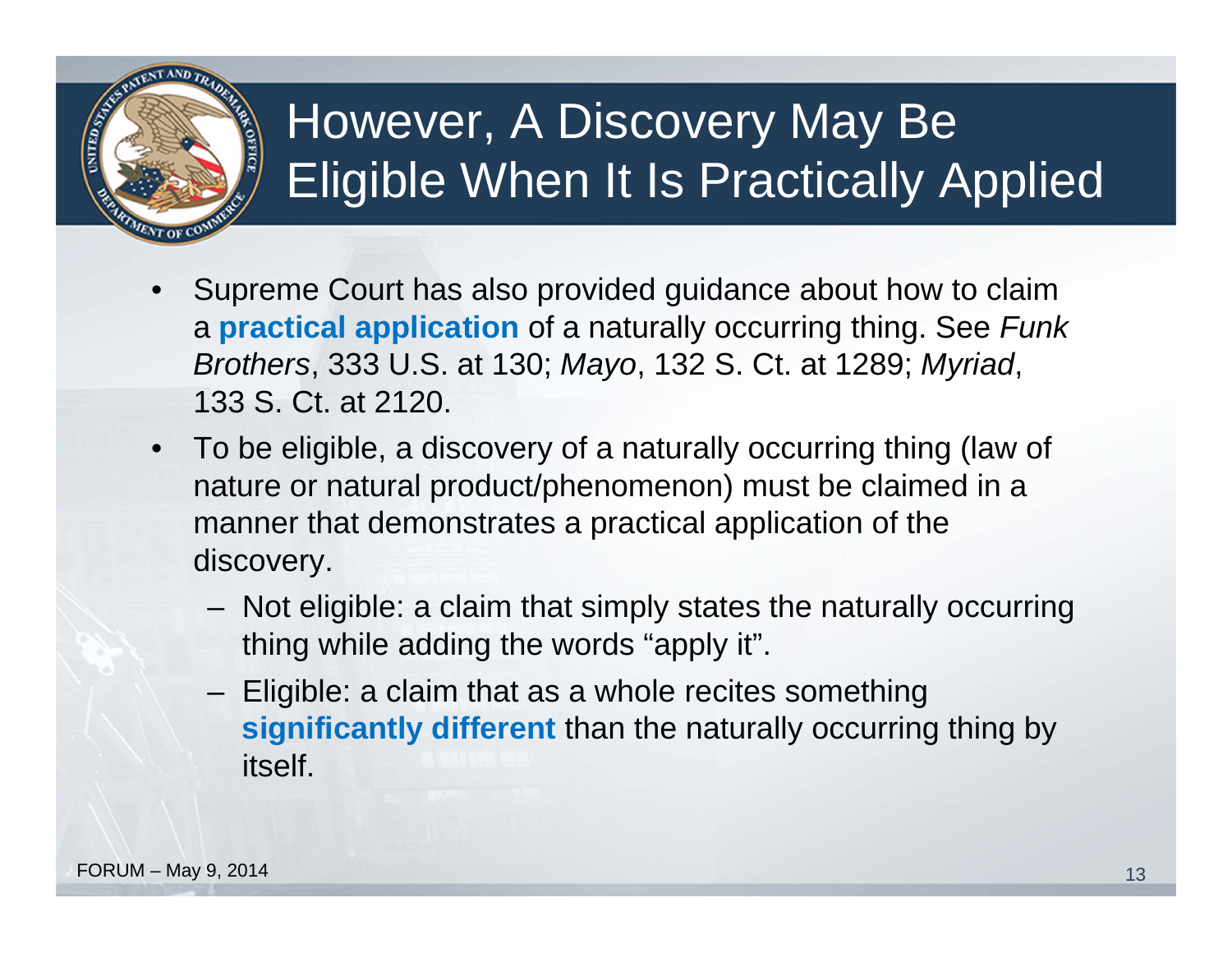

#### **Meaning of "Significantly Different"**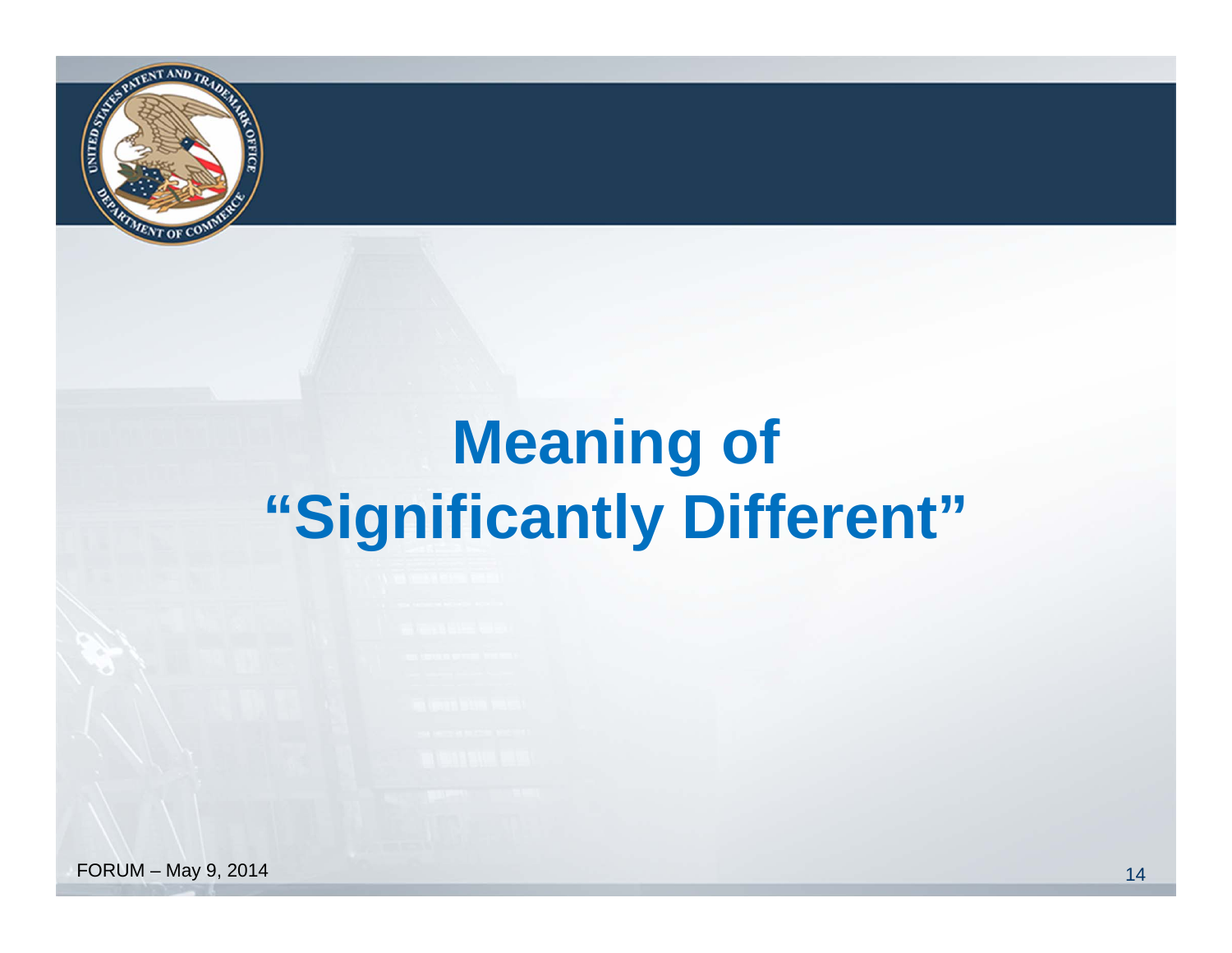

#### "Significantly Different" Addresses Supreme Court's Two Pathways to Eligibility

- New Guidance brings together the outcomes of both *Myriad* and *Mayo* in its expression of the "significantly different" standard for eligibility.
- "Significantly different" standard addresses the Supreme Court's two articulated pathways to eligibility for claims reciting judicial exceptions such as natural products:
	- 1.*Marked difference* from what exists in nature; or
	- 2. Addition of *significantly more* to the judicial exception.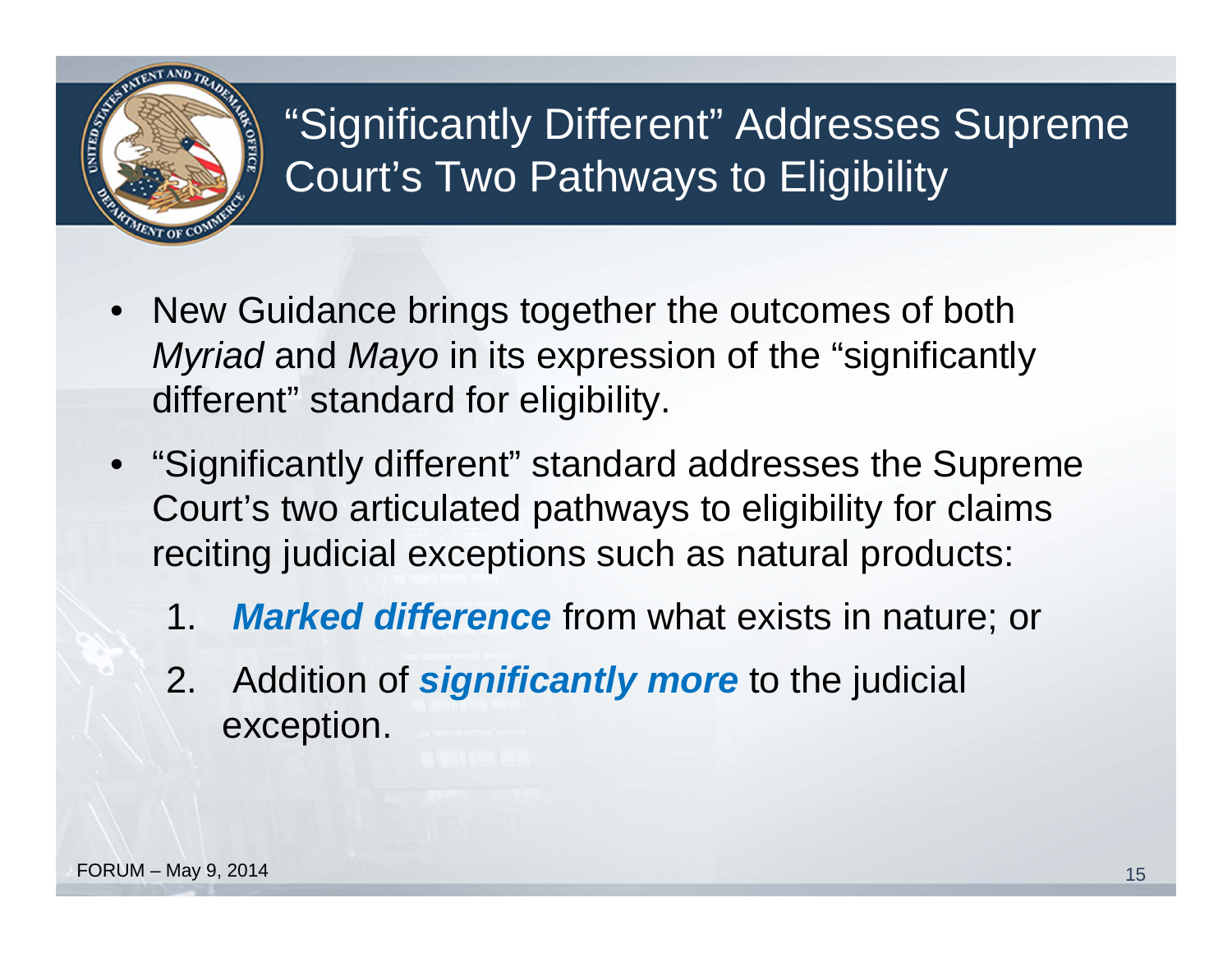

#### Evaluate "Significantly Different" By Weighing Factors

- Guidance introduces **no bright line rules** or *per se*  categories of ineligible subject matter. There are no "magic words" that automatically confer eligibility on a claim.
- New Guidance follows the common theme from previous guidance of **evaluating factors** that weigh for, or against, eligibility. No one factor is controlling.
- • **Flexible test** accommodates all technologies, and allows examiners to consider relevant factors, related evidence, and the claim as a whole before making a conclusion.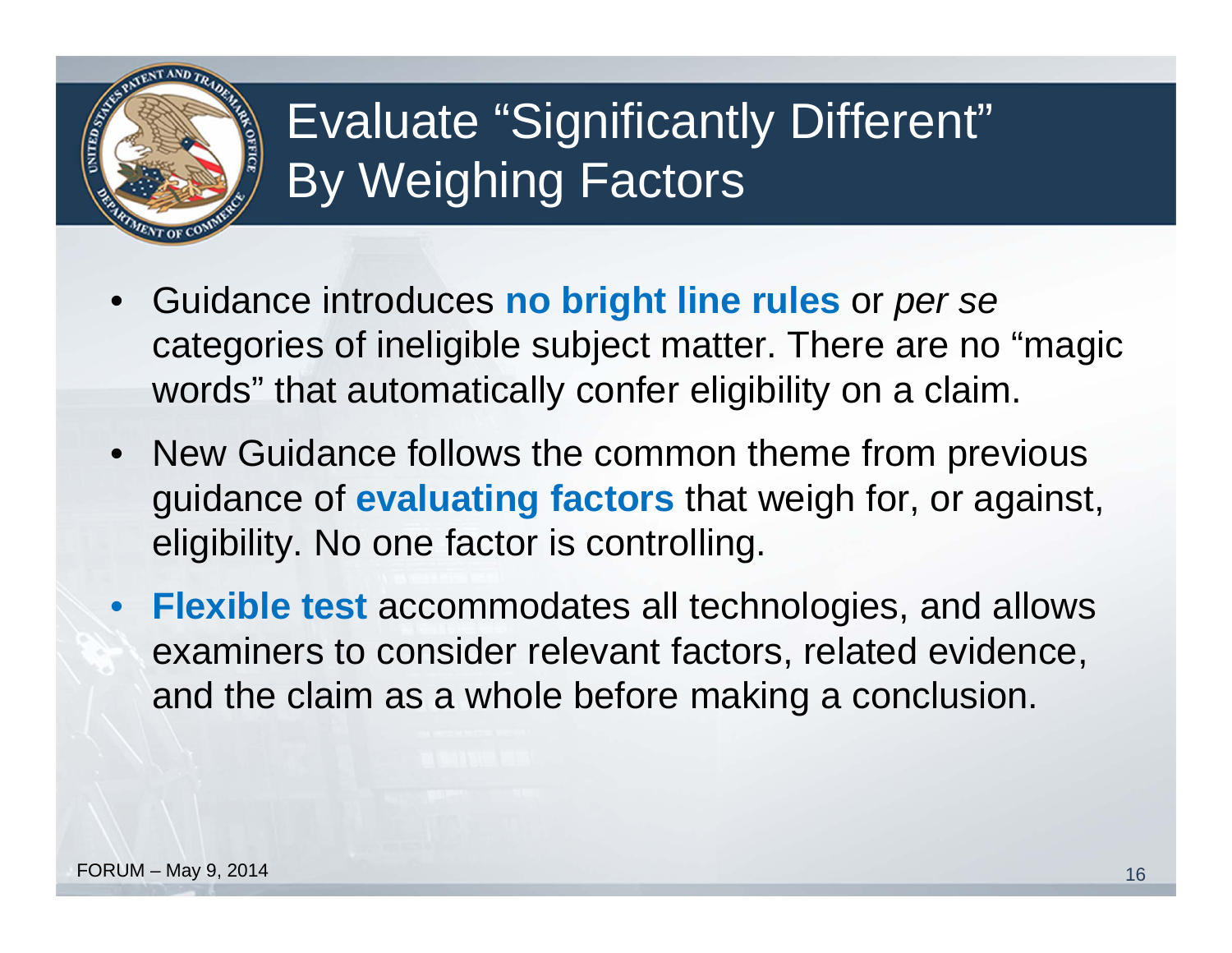

#### Summary of Factors

#### **Factors that weigh toward eligibility (significantly different)**

a) Product claim recites something that initially appears to be a natural product, but after analysis is determined to be non-naturally occurring and markedly different in structure from naturally occurring products.

Claim recites elements/steps in addition to the judicial exception(s) that:

- b) Impose meaningful limits on the claim scope.
- c) Relate to the judicial exception(s) in a significant way, e.g., they are more than insignificant extrasolution activity.
- d) Do more than describe the judicial exception(s) with general instructions to apply/use it.
- e) Include a particular machine or particular transformation, which implements or integrates the judicial exception(s).
- f) Add a feature that is more than well-understood, purely conventional or routine.

#### **Factors that weigh against eligibility (not significantly different)**

g) Product claim recites something that appears to be a natural product that is not markedly different in structure from naturally occurring products.

Claim recites elements/steps in addition to the judicial exception(s) that:

- h) Are recited at a high level of generality.
- i) Must be used/taken by others to apply the judicial exception(s).
- j) Are well-understood, purely conventional or routine.
- k) Are insignificant extra-solution activity, e.g., are merely appended to the judicial exception(s).
- l) Amount to nothing more than a mere field of use.

FORUM – May 9, 2014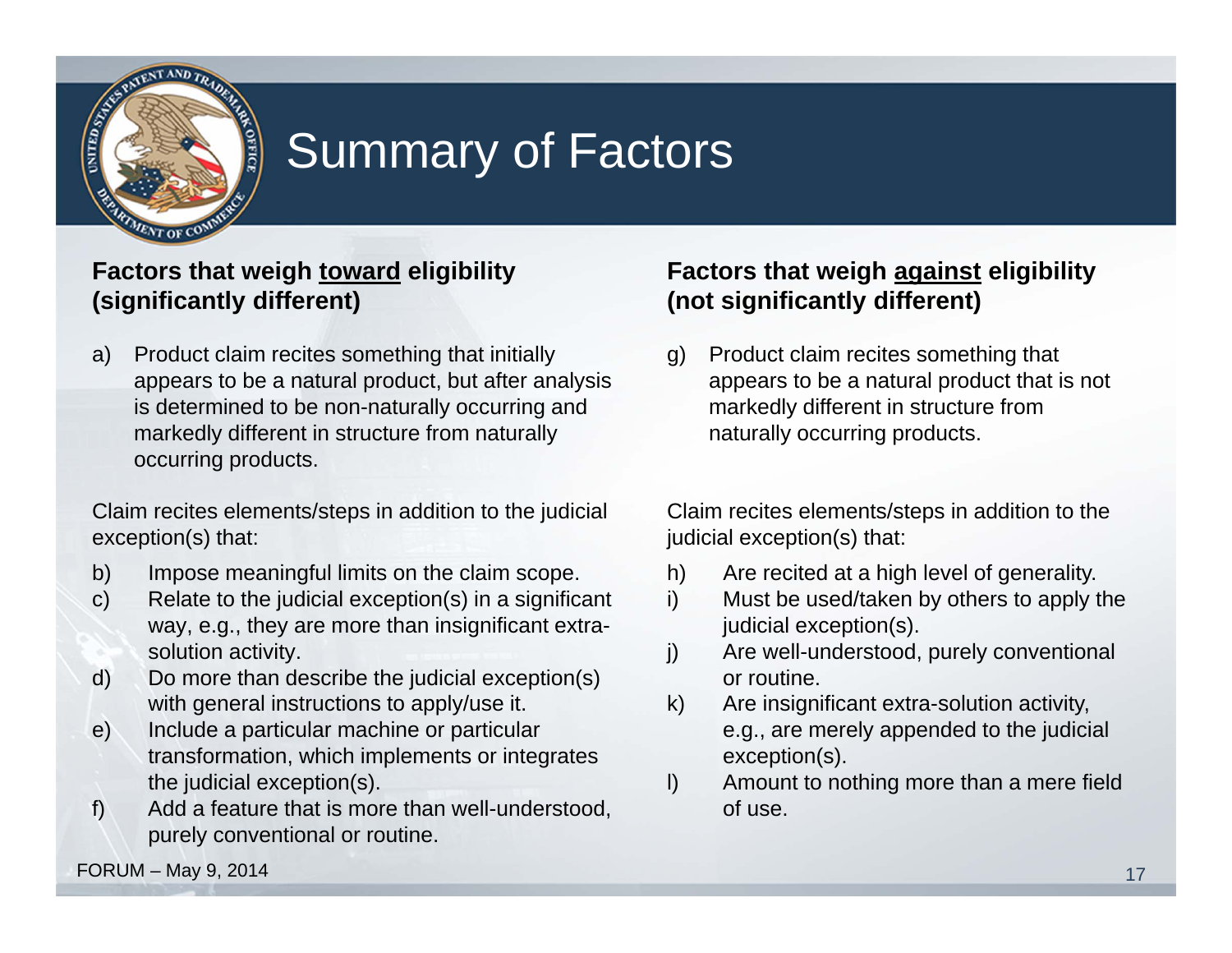

#### *Chakrabarty* **Pathway**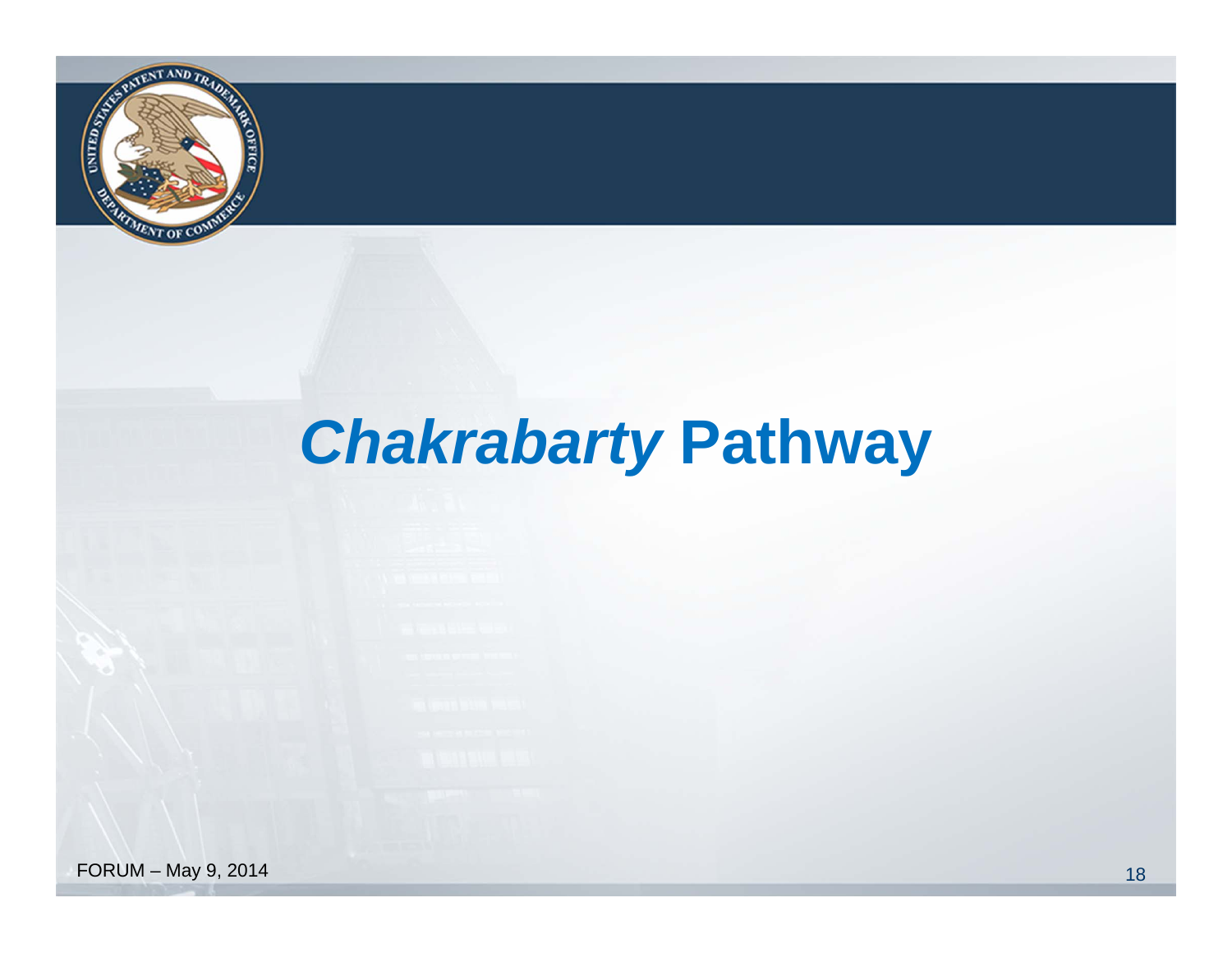

#### First Pathway To Eligibility: Marked Difference

- Factors **<sup>a</sup>**and **g** represent *Chakrabarty*'s "**marked difference**" pathway to eligibility, which was applied in *Myriad*.
	- – Factors **<sup>a</sup>**and **g** concern whether a product claim reciting something that appears to be a natural product includes features demonstrating a **marked difference in structure** from what exists in nature.
	- Inquiry focuses on the structural characteristics of the product, not how it was made:
		- Don't have to use new or non-routine techniques.
		- Don't have to use laboratory or engineering techniques.
		- Extent of effort required to make product is not relevant.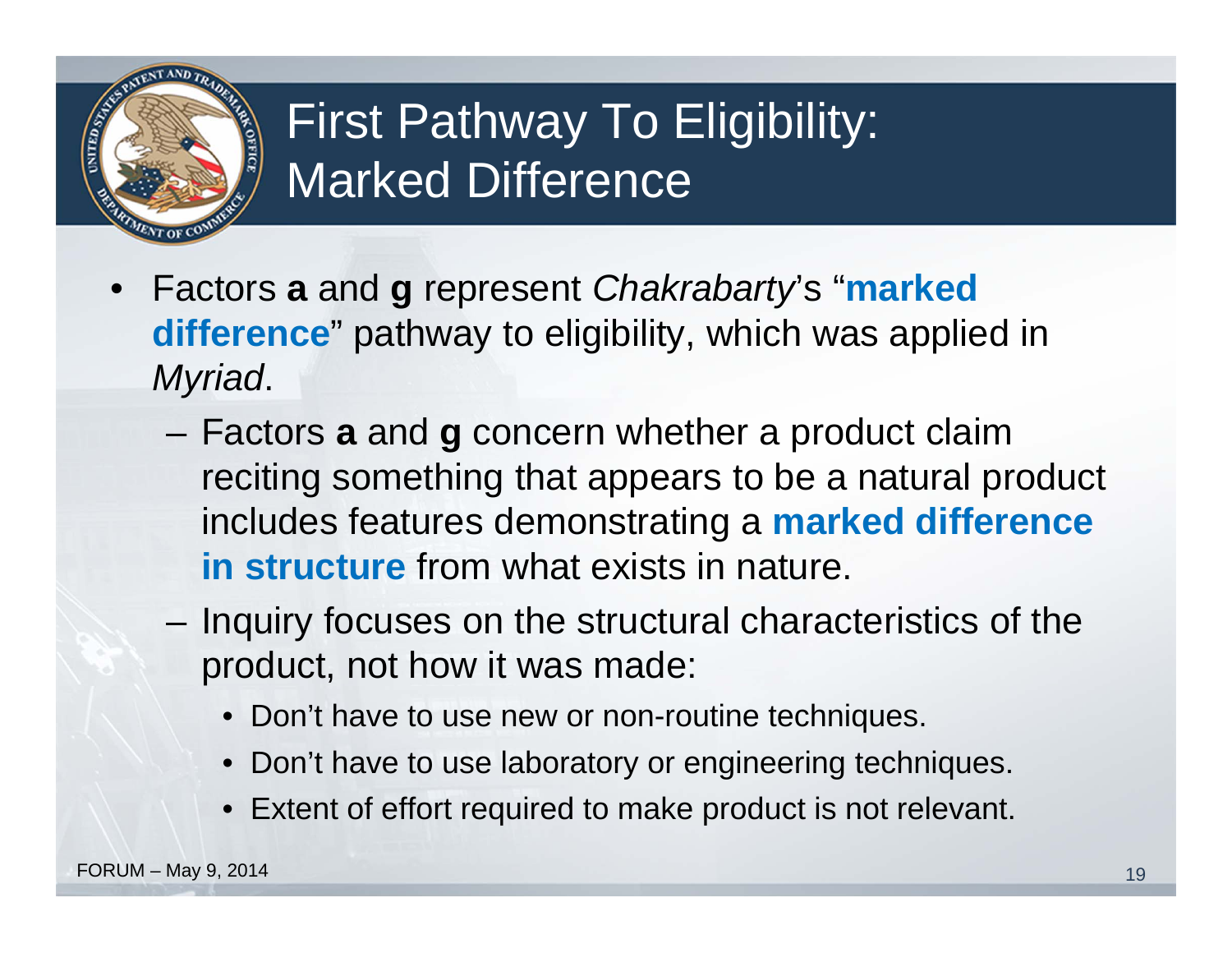

#### Examiner Must Provide Supporting Rationale or Evidence

- • Initial burden is on the examiner to establish a *prima facie* case of ineligibility.
- When rejecting claim, examiner must provide rationale or evidence to reasonably support a determination that a product is not markedly different from what exists in nature.
	- Evidence is not limited by filing date of application.
	- Mere speculation about hypothetical products does not amount to reasonable support.
- Example (from *Myriad*'s footnote 8):
	- A theoretical possibility that nature *might* have randomly created a product similar to the claimed product is not enough to negate eligibility.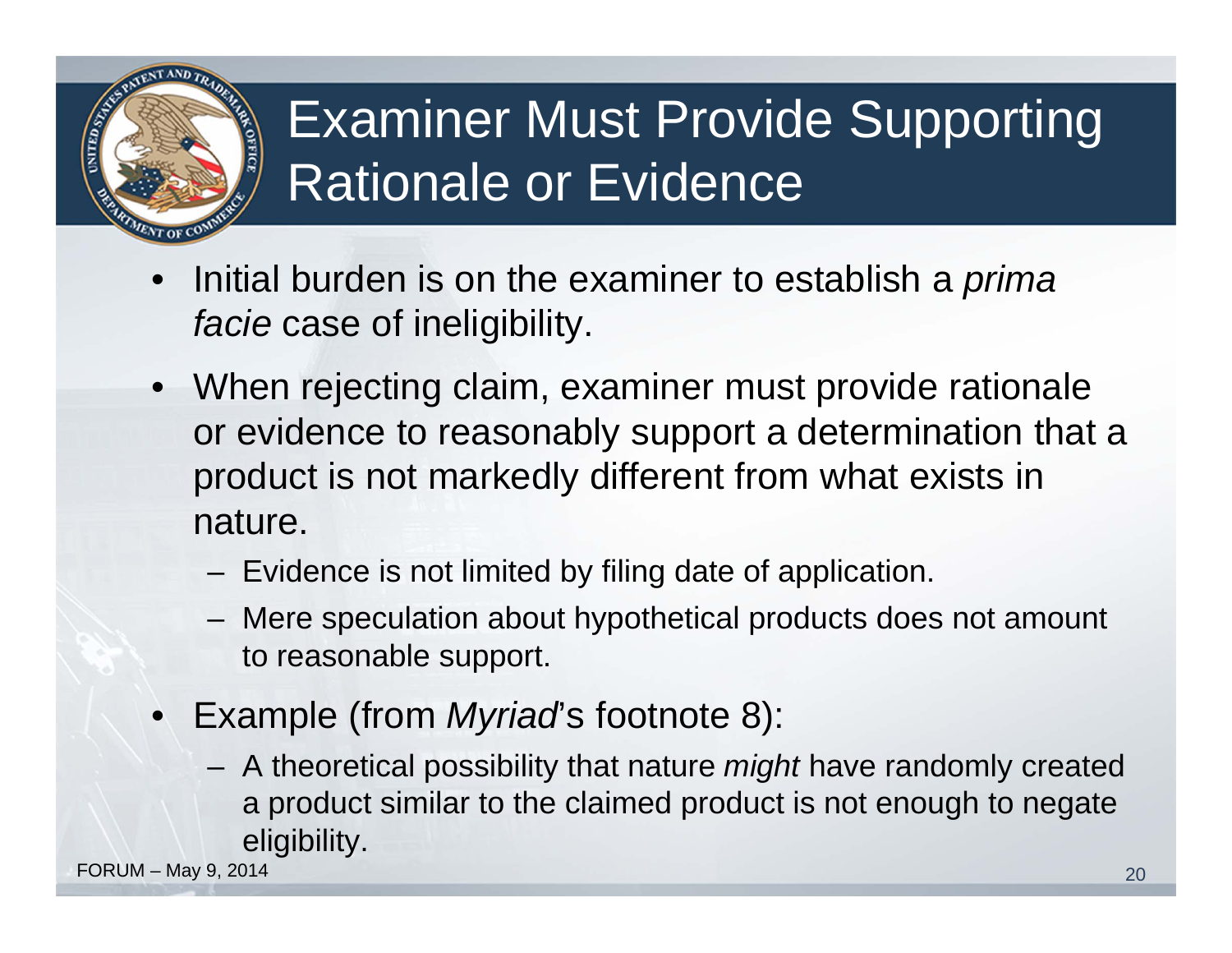#### Several Supreme Court Decisions Provide Guidance

- • *Myriad* gave examples of eligible & ineligible DNA claims:
	- • Isolated DNA is a non-natural and structurally different molecule than natural DNA, but it is not markedly different  $\rightarrow$  ineligible.
	- • cDNA with a sequence altered to be non-natural is markedly different **eligible**.
- • *Funk Brothers* vs. *Chakrabarty* 
	- • Mere aggregation or co-location of naturally occurring bacteria together as an "inoculant" did not alter the bacteria  $\rightarrow$  ineligible.
	- • Combining natural products together to form a new structure (bacterium containing multiple plasmids) that has new functional characteristics created a marked difference **eligible**.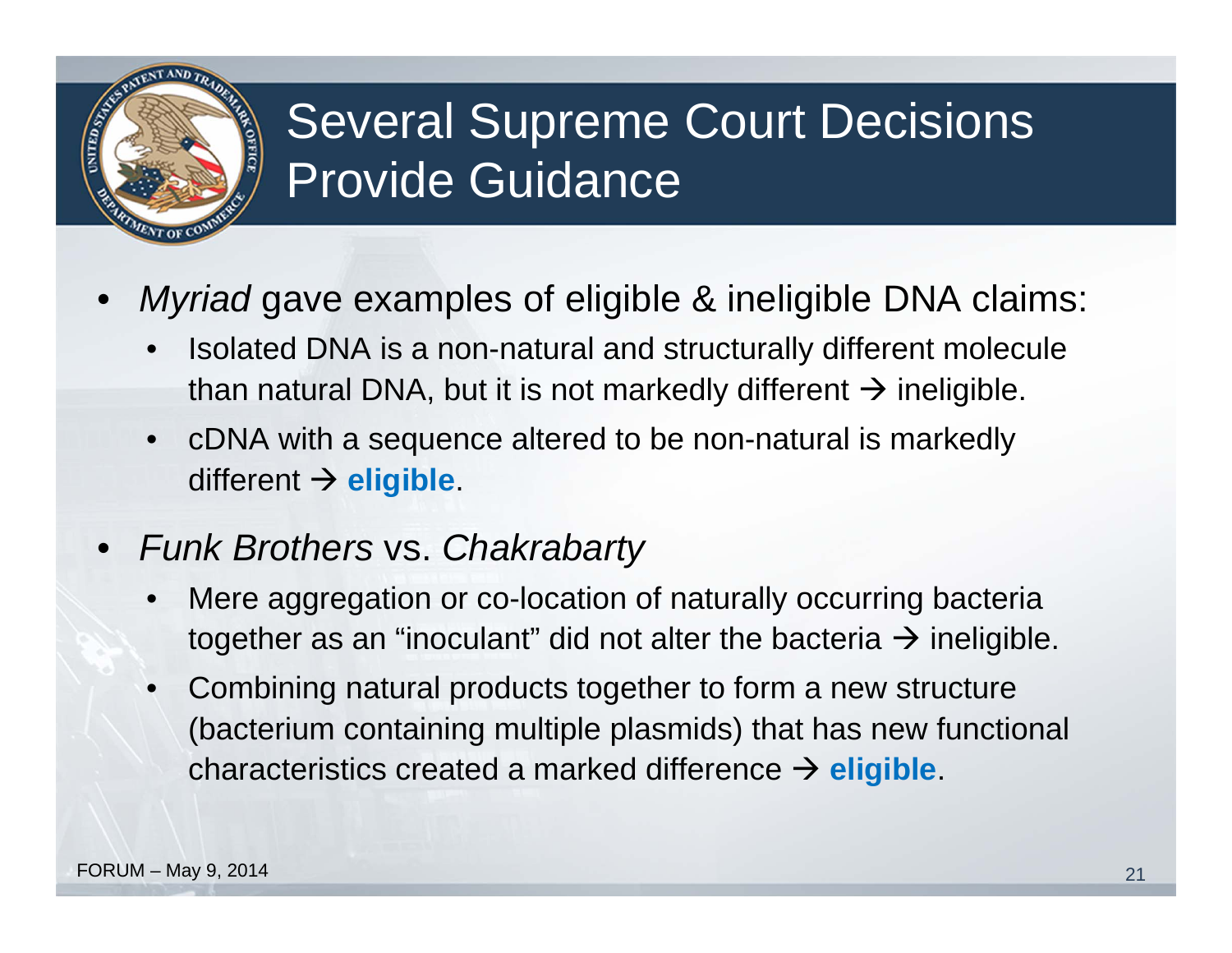

#### *Myriad* Changed Our Understanding Of The Law

- For 30+ years, Office practice was that "isolation" or "purification" of **an otherwise unchanged** naturally occurring product was sufficient for eligibility.
- Supreme Court made it clear in *Myriad* that isolating a gene, even though it "creates a nonnaturally occurring molecule", is **not enough for eligibility**. Instead, eligibility requires the creation of something not naturally occurring, which is markedly different from what exists in nature.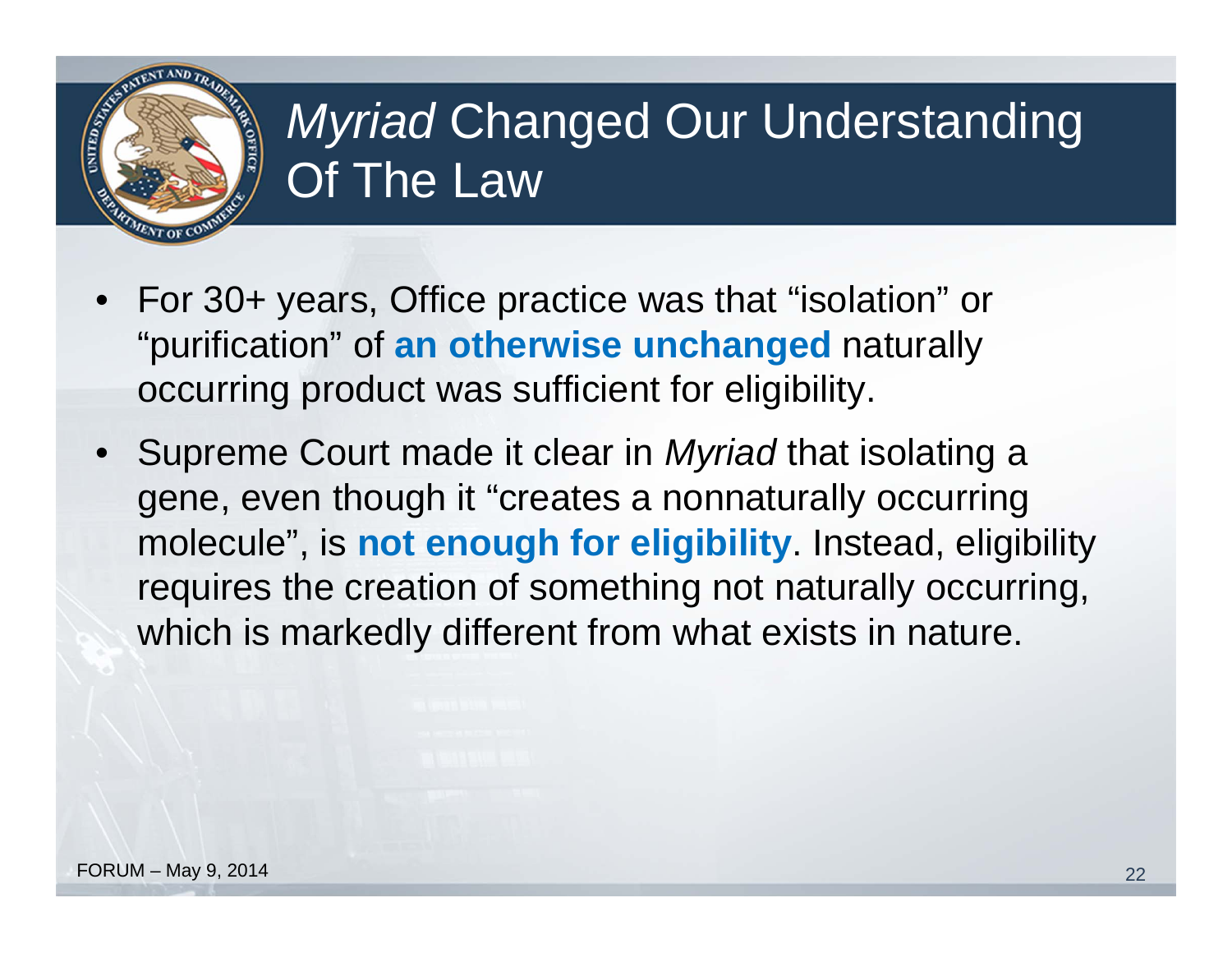#### CAFC - *In re Roslin Institute (Edinburgh)*

- Yesterday's decision by Judge Dyk:
	- Added a new data point (cloned mammals) in support of the position that *Chakrabarty*'s marked difference test is the eligibility test for all natural products (*Chakrabarty* – bacterium; *Myriad* – DNA).
	- Affirmed that subject matter eligibility analysis is a case-by-case inquiry that focuses on what is claimed.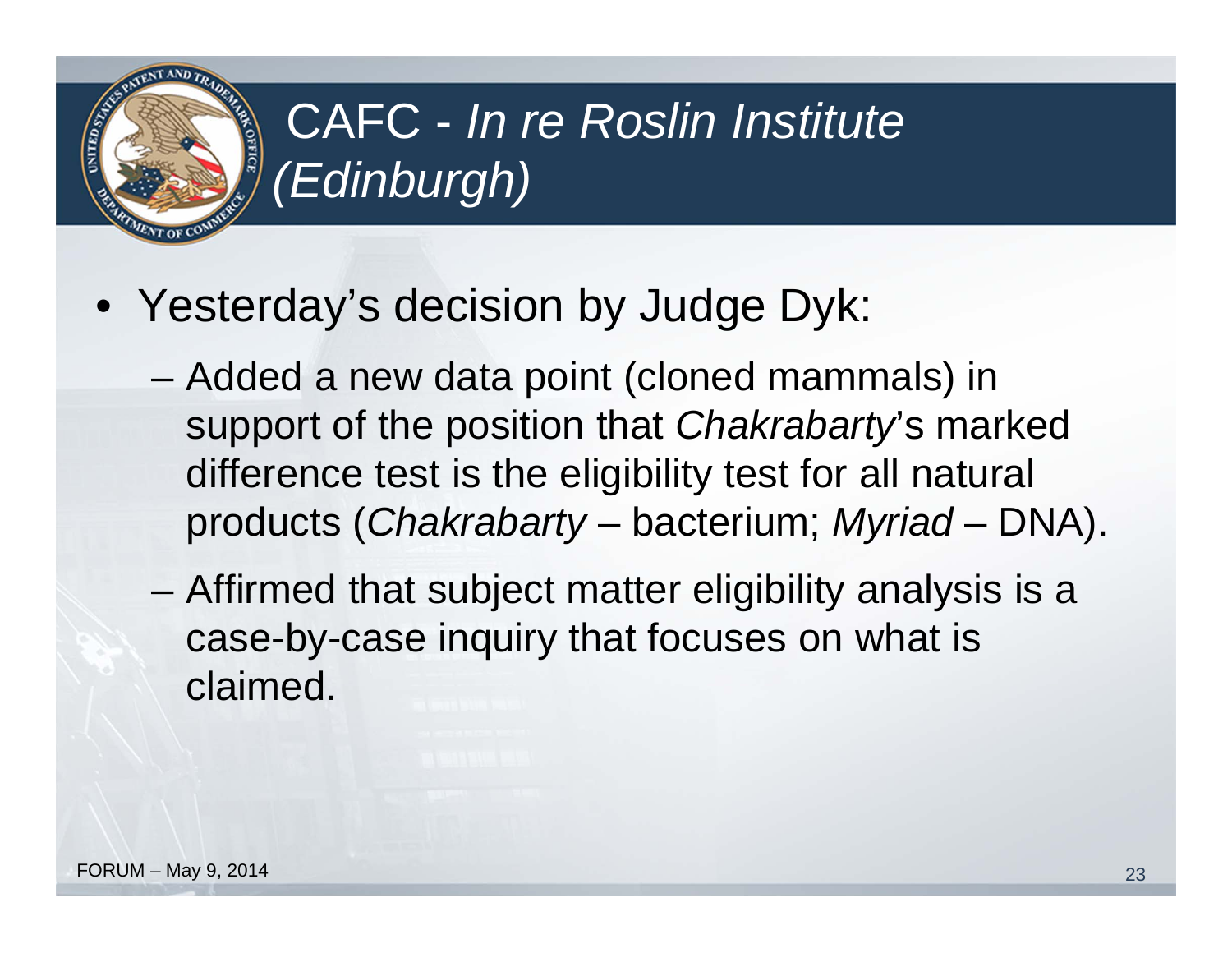

#### Why Is "Marked Difference" Limited To Structure?

- • Supreme Court has never held a claim reciting a natural product eligible unless it was structurally different than what exists in nature (and even then, the structural difference had to be marked):
	- – *American Fruit Growers* (citrus fruit impregnated with borax ineligible because "no change in the name, appearance, or general character of the fruit");
	- – *Funk Brothers* (mixture of bacteria ineligible because patentee "did not alter the bacteria in any way");
	- – *Chakrabarty* (bacterium transformed with multiple plasmids eligible because it had "markedly different characteristics" due to the additional plasmids and resultant capacity to degrade oil); and
	- – *Myriad* (isolated DNA is a "nonnaturally occurring molecule" but is not eligible; cDNA can be eligible if nucleotide sequence differs from natural sequence).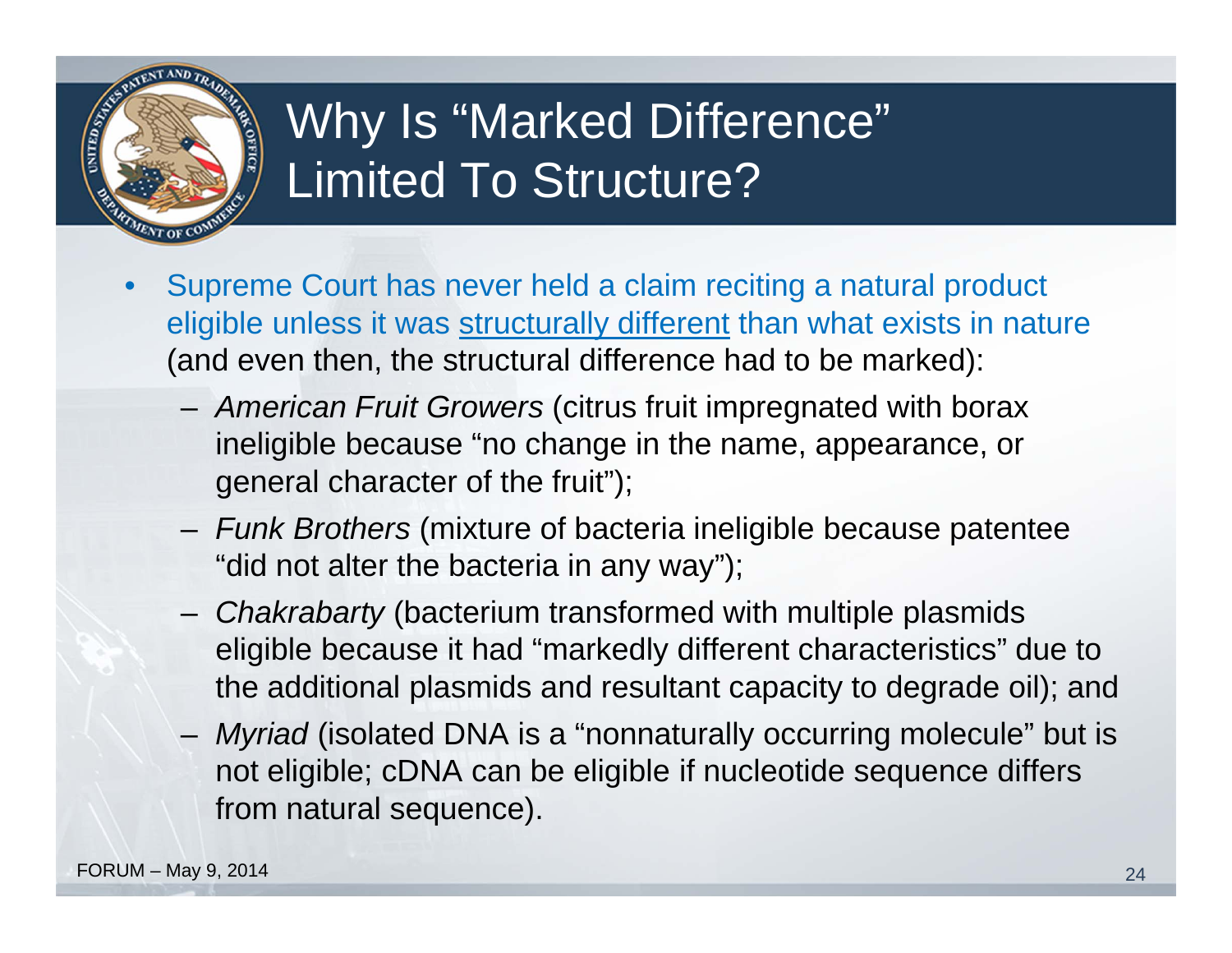#### Can A Functional Difference On Its Own Amount To A Marked Difference?

- • Our interpretation of *Myriad* led us to conclude that the answer is no.
	- Briefs submitted to the Supreme Court argued that the isolated DNA of *Myriad*'s claims performed new functions and new utilities that native DNA cannot perform.
	- Arguments did not alter the Court's decision that eligibility hinged on a markedly different structural change.
- We are open to hearing alternative interpretations and considering examples.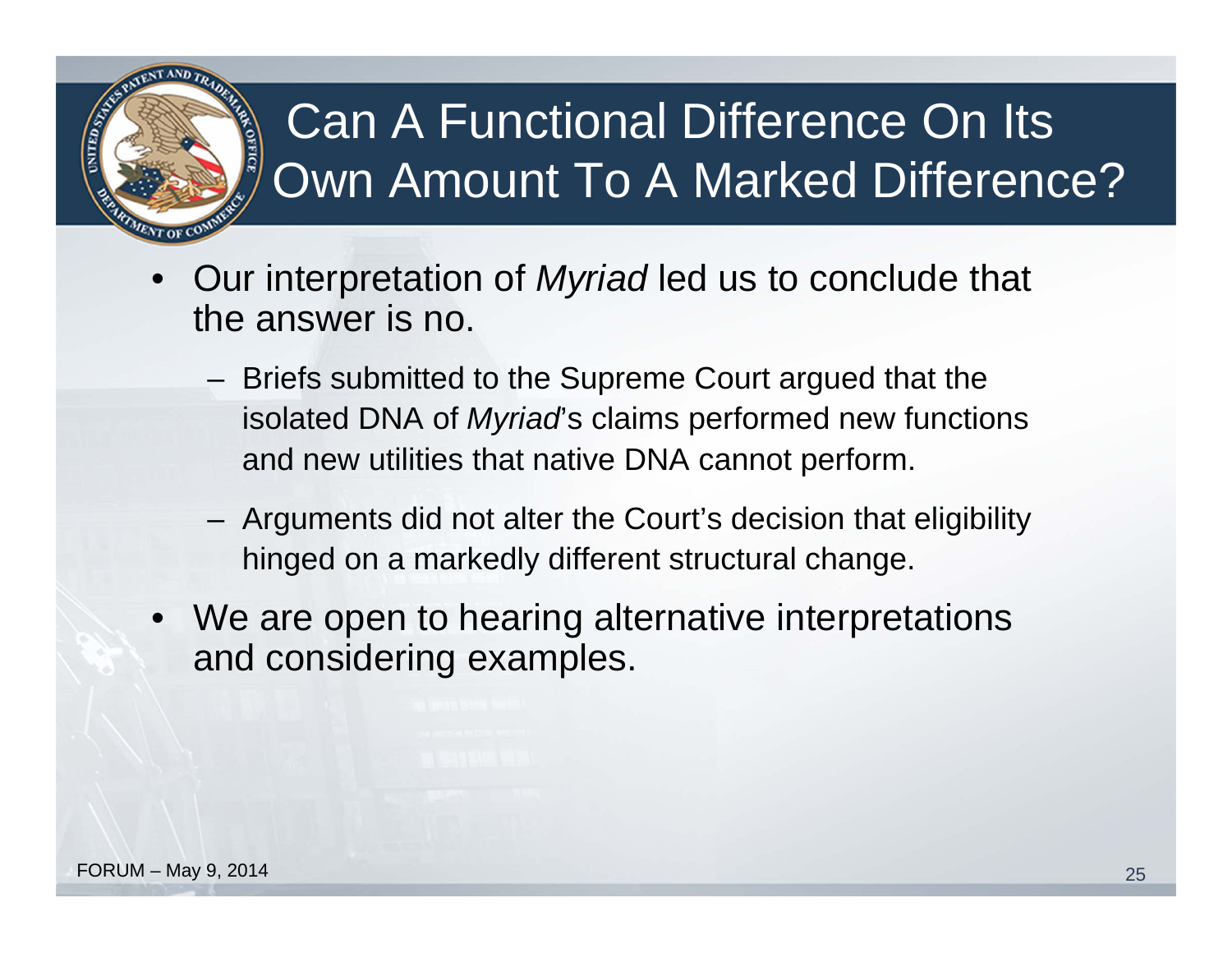

#### There Are Other Options For Claiming A Natural Product

- • There are several ways to make a claim reciting or involving a natural product eligible, even if the natural product is not markedly different from what exists in nature.
	- Combine the natural product with something else, and draft a claim to the embodiments of the combination that possess **markedly different characteristics** from any found in nature, while excluding any embodiment that does not reflect a marked difference, e.g., mere aggregation of components.
		- E.g., the *Chakrabarty* bacterium.
	- Combine the natural product with something else that adds **significantly more** to the natural product.
- E.g., a method of using the natural product, or a manufacture FORUM – May 9, 2014 comprising the natural product and additional components.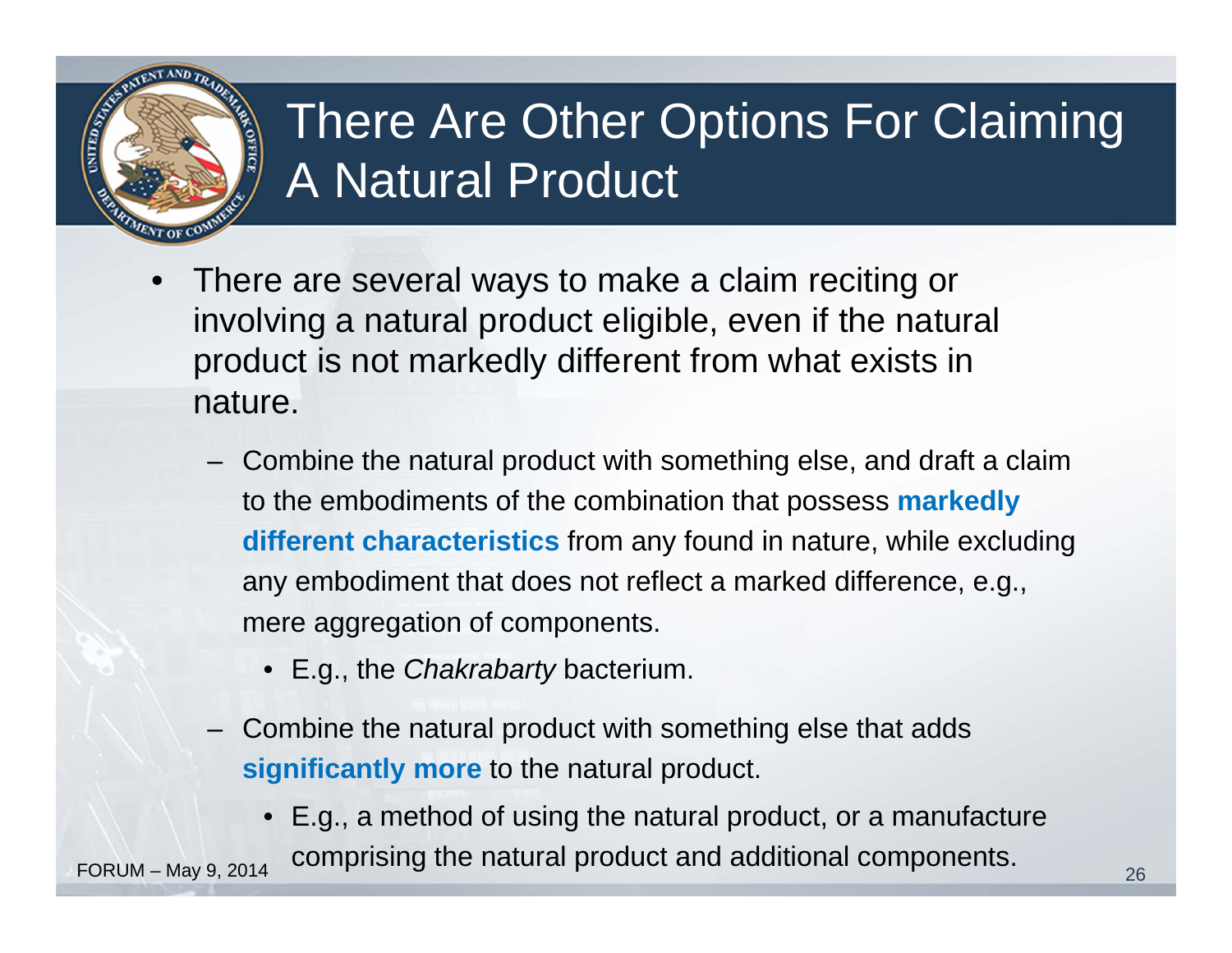

#### **Mayo Pathway**

 $FORM - May 9, 2014$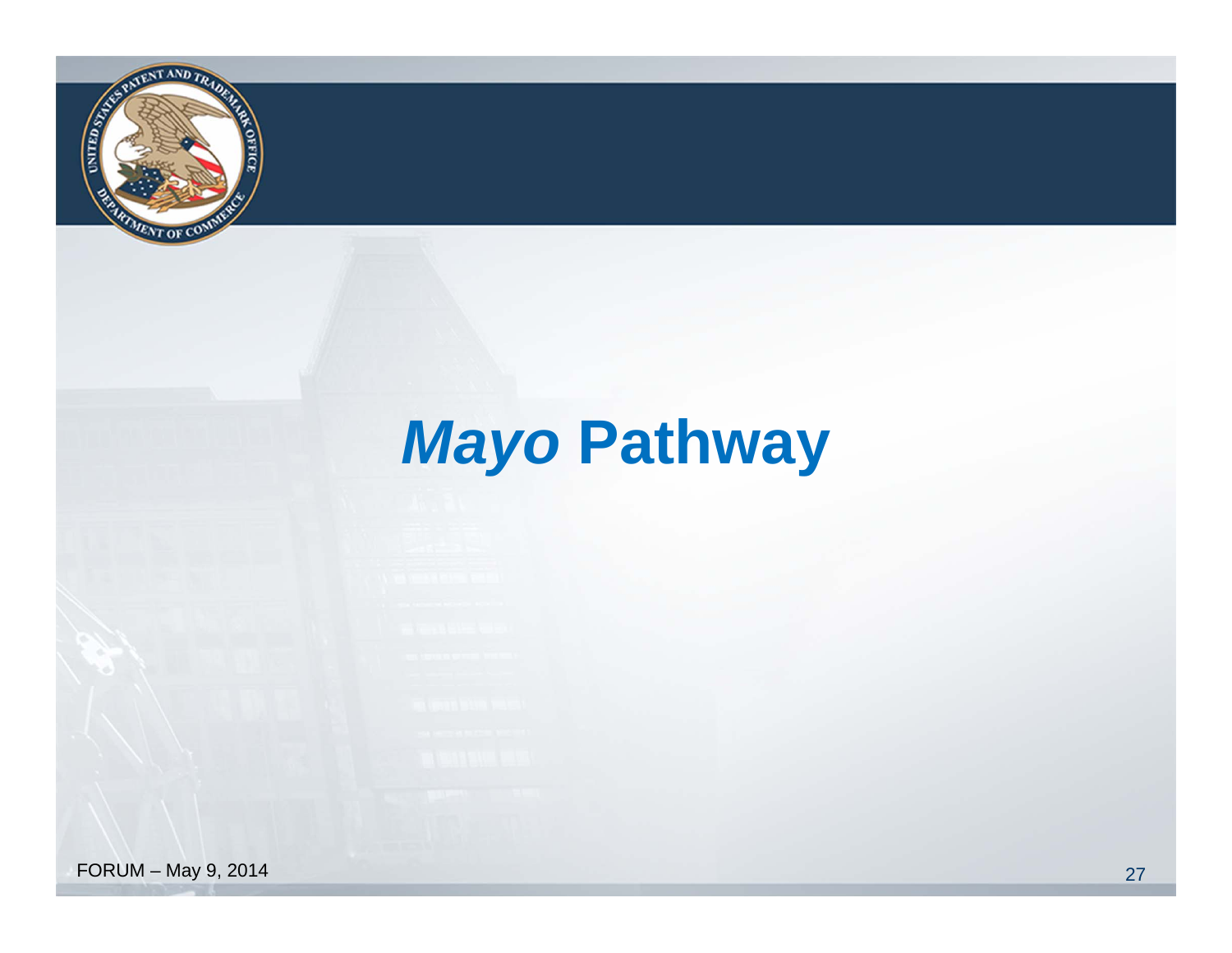

#### Second Pathway To Eligibility: Adding Significantly More

- Group Two factors represent *Mayo*'s "**significantly more**" pathway to eligibility.
- 10 factors (**b-f & h-l**) concern whether a claim recites elements or steps that:
	- –– are <u>in addition to</u> the judicial exception(s); and
	- that add significantly more to the judicial exception(s).
- Adding "significantly more" can occur in multiple ways (that's why there are 10 different factors).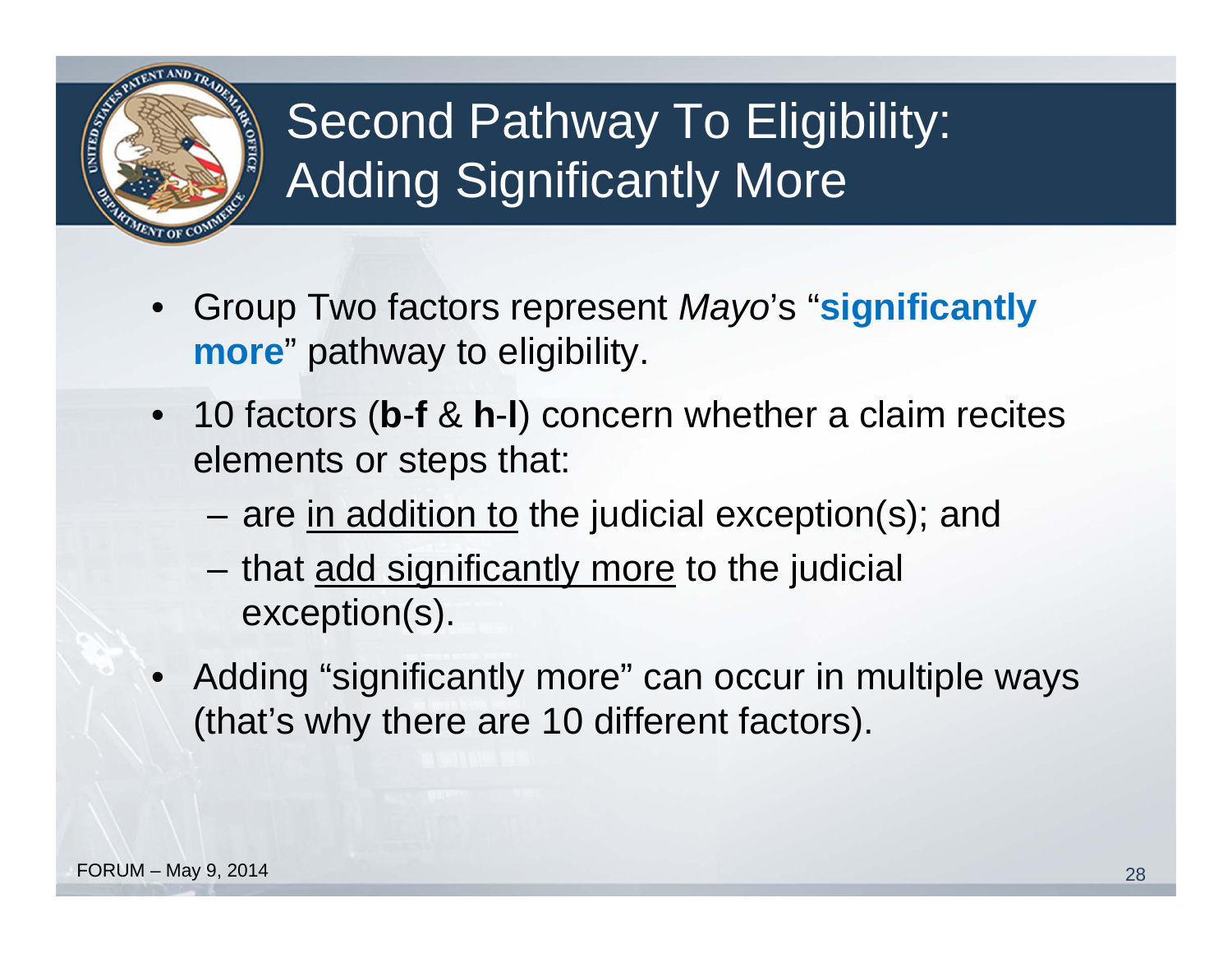

#### **Mayo On Significantly More**

The question before us is whether the claims do significantly more than simply describe these natural relations. To put the matter more precisely, do the patent claims add *enough* to their statements of the correlations to allow the processes they describe to qualify as patent eligible processes that *apply* natural laws? We believe that the answer to this question is no.

*Mayo*, 132 S. Ct. at 1297.

For more explanation of the "significantly more" factors, see *Benson*, *Flook*, and *Diehr*, and *Mayo*'s discussion of these decisions.

**FORUM – May 9, 2014** 29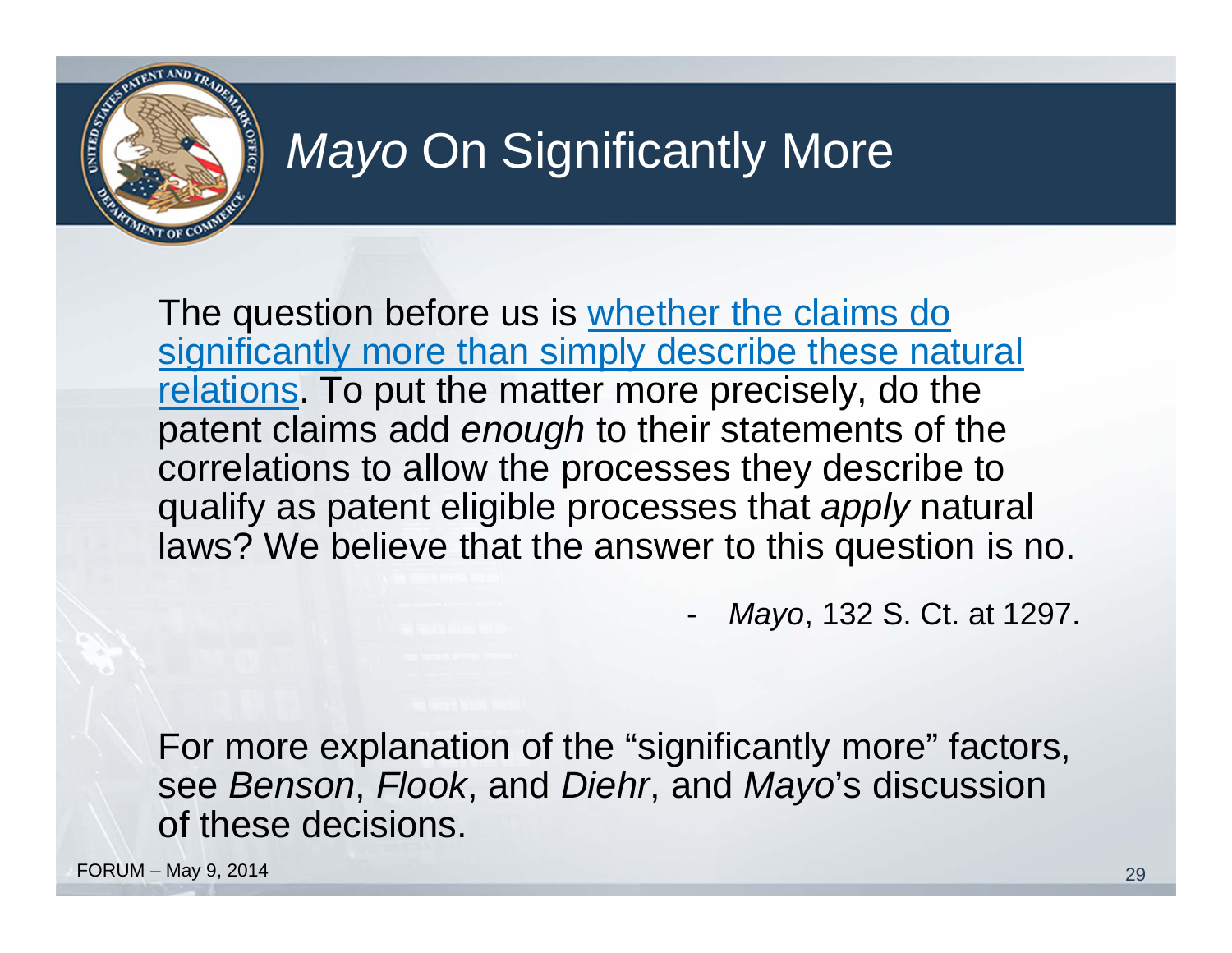

#### *Mayo* On Elements/Steps In Addition To A Judicial Exception

[Earlier Supreme Court cases] insist that a process that focuses upon the use of a natural law also contain other elements or a combination of elements, sometimes referred to as an "inventive concept," sufficient to ensure that the patent in practice amounts to significantly more than a patent upon the natural law itself.

*Mayo*, 132 S. Ct. at 1294.

If a law of nature is not patentable, then neither is a process reciting a law of nature, unless that process has additional features that provide practical assurance that the process is more than a drafting effort designed to monopolize the law of nature itself.

*Mayo*, 132 S. Ct. at 1297.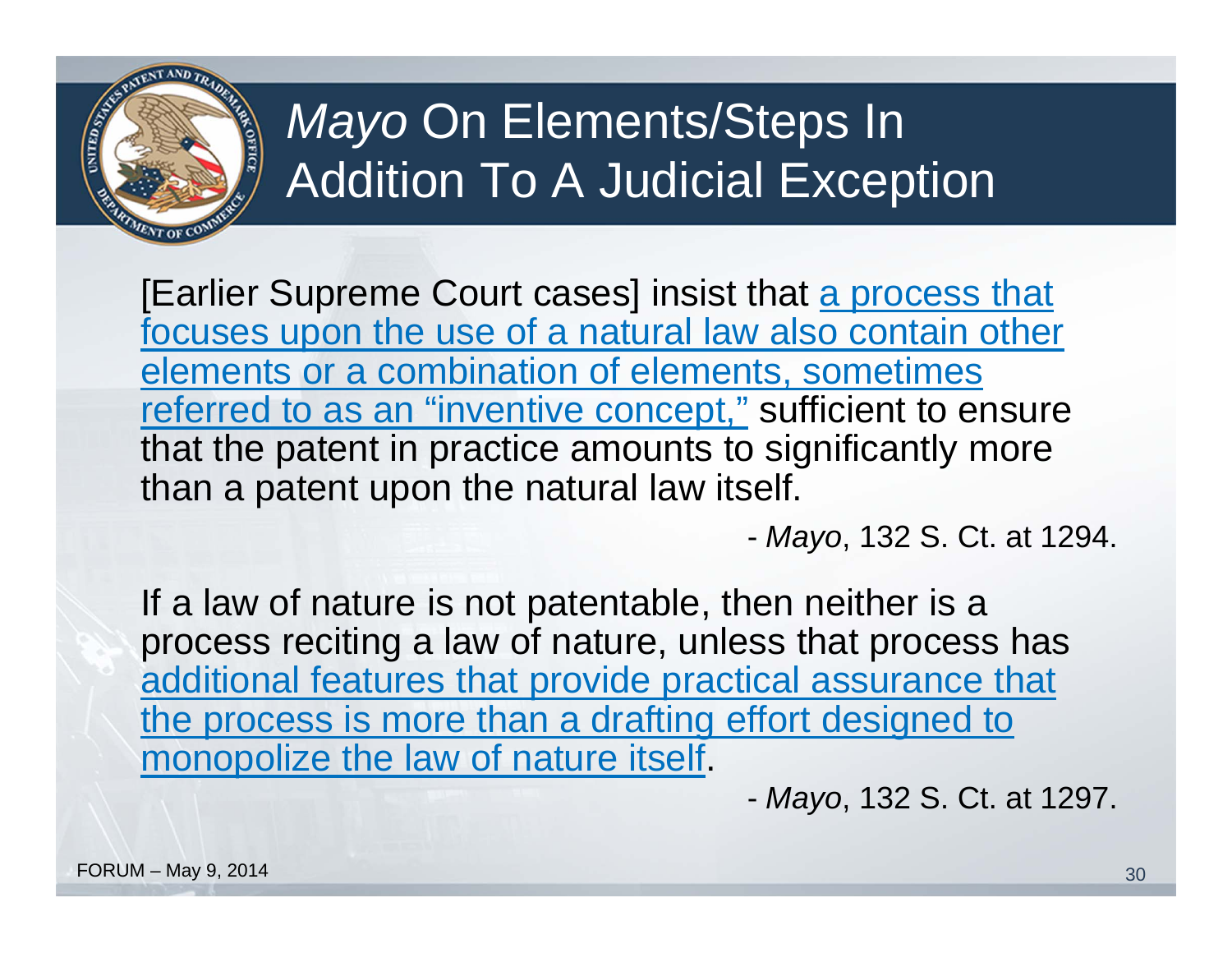

## **Broadest Reasonable Interpretation: Gunpowder Example**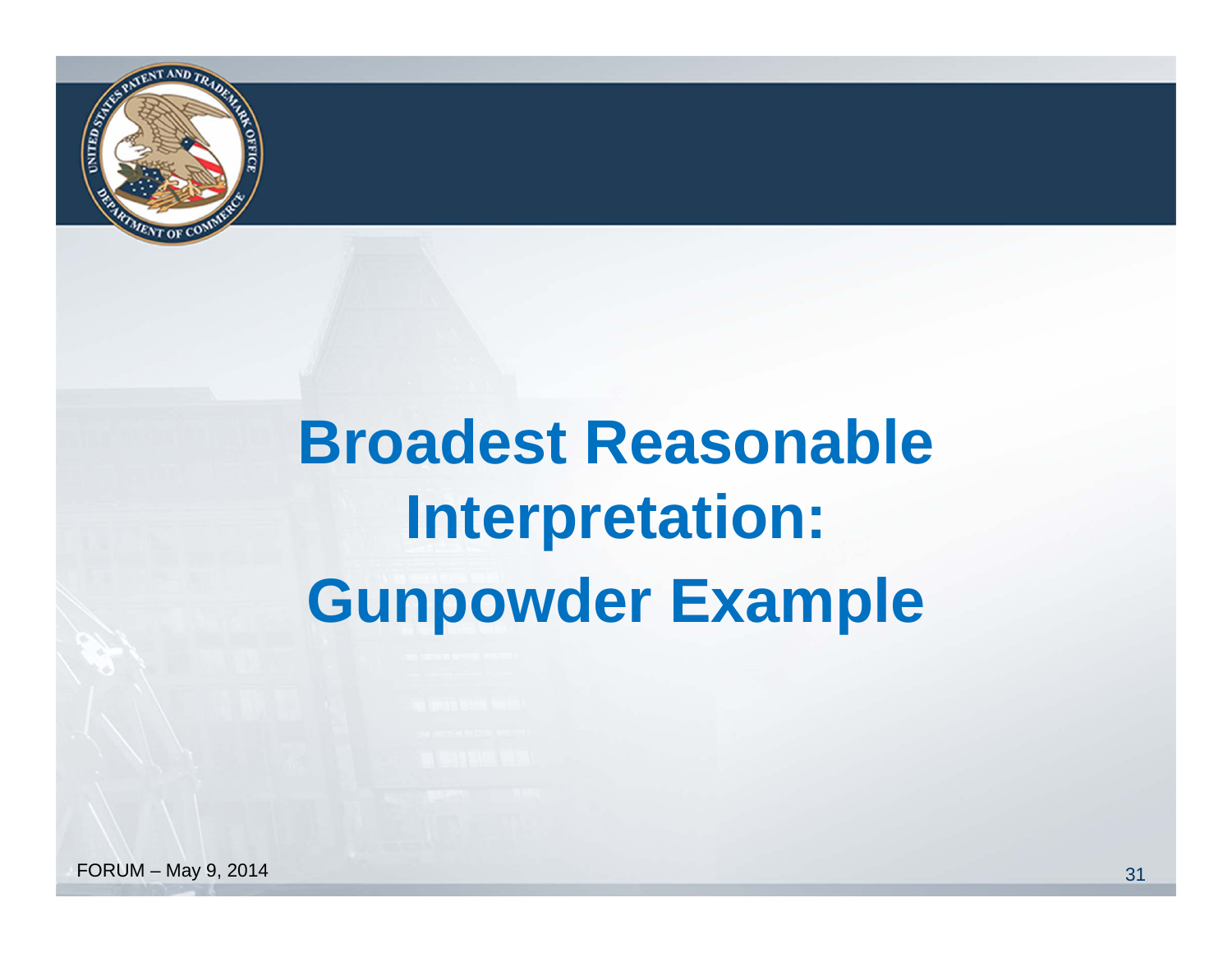

#### Guidance Example C

A fountain-style firework comprising: (a) a sparking composition, (b) calcium chloride, (c) gunpowder, (d)  $\underline{a}$ cardboard body having a first compartment containing the sparking composition and the calcium chloride and a second compartment containing the gunpowder...

– This claim is eligible. Although the calcium chloride and gunpowder are not markedly different from what occurs in nature, the claim recites meaningful limitations (the cardboard body) that narrow the scope of the claim, relate to the natural products in a significant way, and do more than describe the natural products with general instructions to use or apply them. See Example C in the Guidance.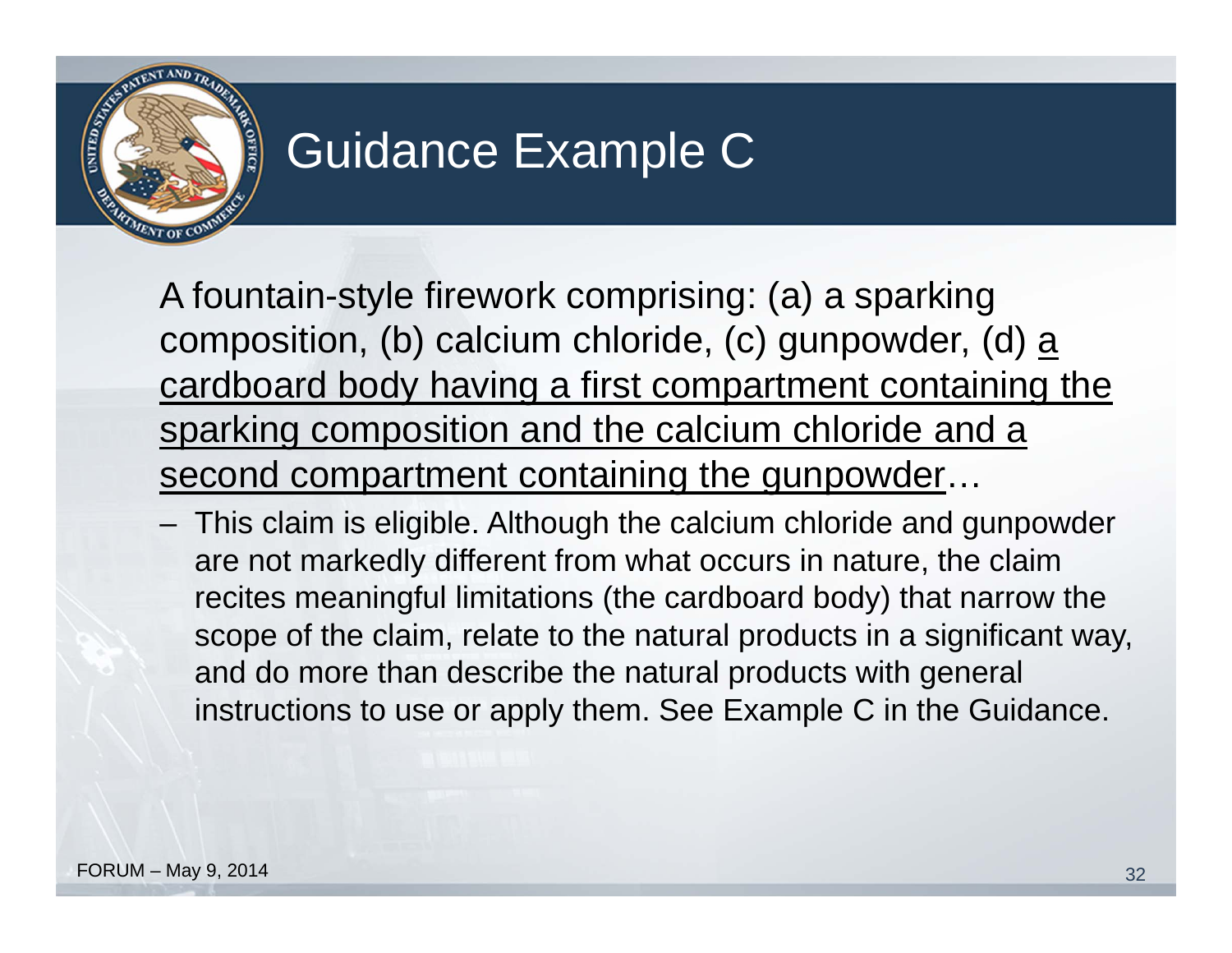

#### Gunpowder: An Explosive Example?

- $\bullet$  The intent behind Example C's statement that "gunpowder" was not markedly different was to emphasize that there are no "magic" words that automatically confer eligibility on a claim. Instead, examiners must give the claim its **broadest reasonable interpretation**, and then examine the claim for eligibility.
- In order to improve understanding of the issues raised by this example, the next few slides break down the Office's analysis.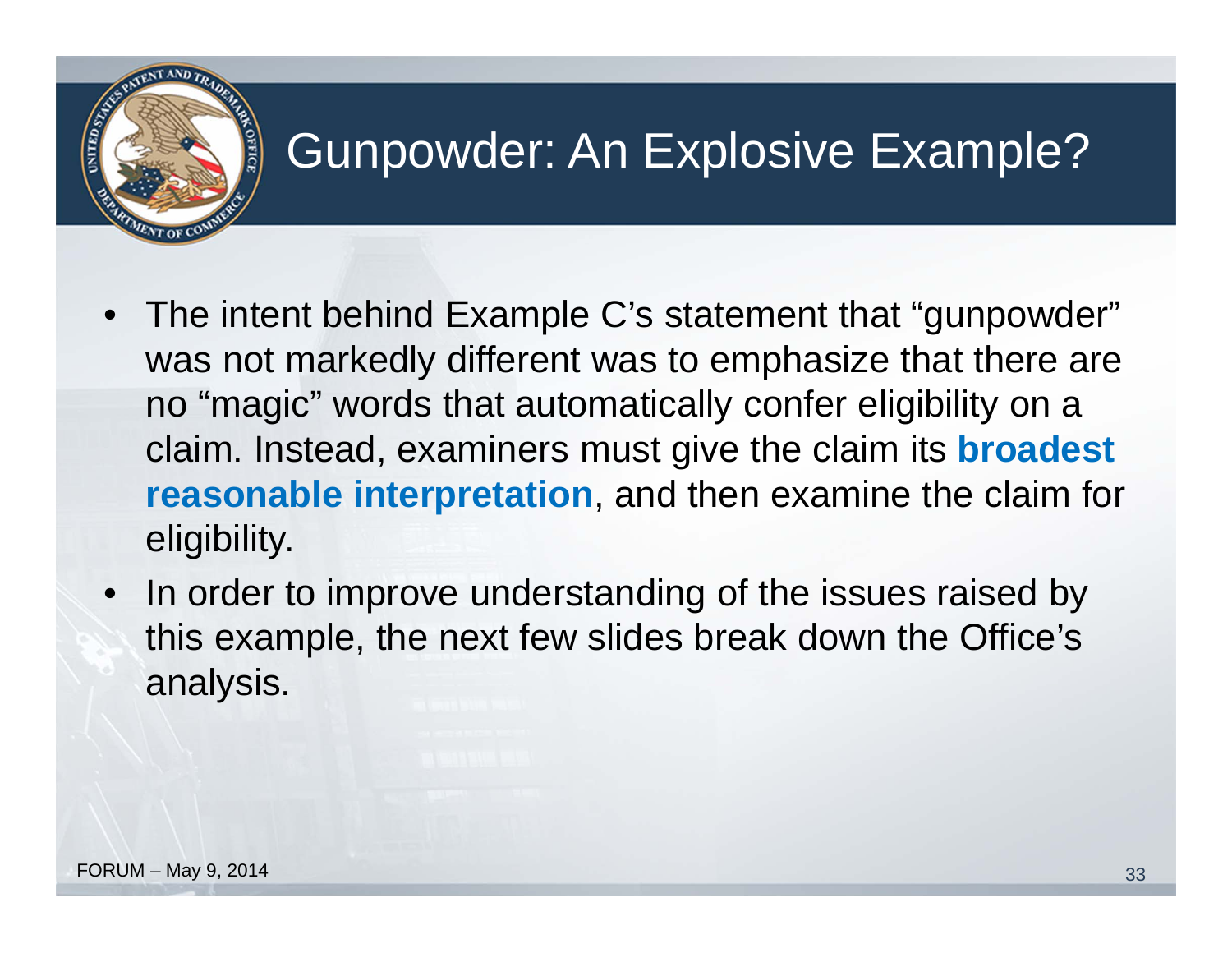#### Broadest Reasonable Interpretation

- Eligibility analysis is based on the **broadest reasonable interpretation (BRI) of the claim. See** MPEP 2111.
	- Because applicant has the opportunity to amend the claims during prosecution, giving a claim its BRI will reduce the possibility that the claim, once issued, will be interpreted more broadly than is justified.
	- Remember, BRI is a different claim interpretation standard than used in the federal courts with respect to issued patents.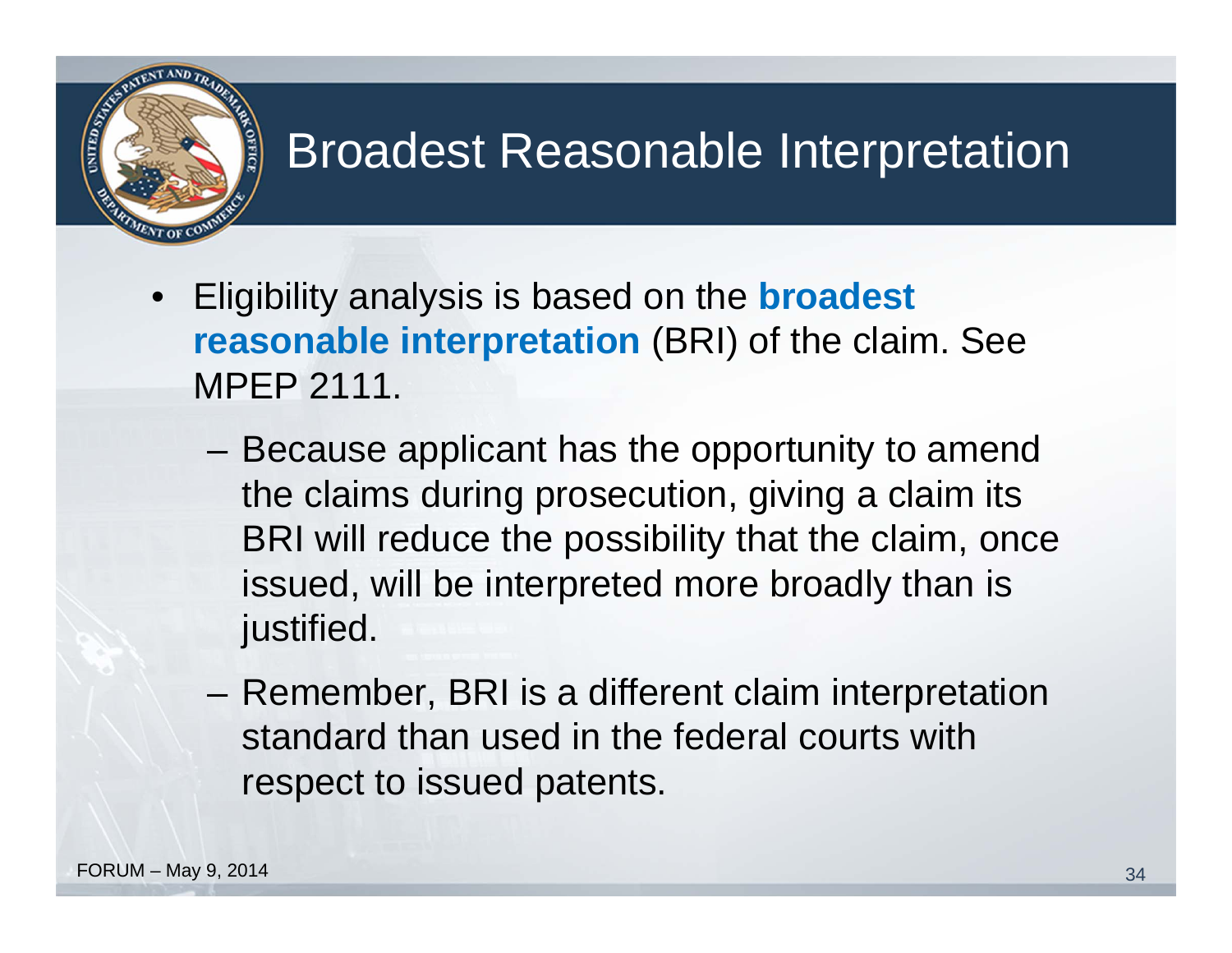

#### So What Does "Gunpowder" Mean? There Are At Least Four Different Types

- **1. Simple Mixture**: A mixture of three naturally occurring materials: potassium nitrate, sulfur and charcoal. Vibration causes separation back into its component parts. Such a mixture is not markedly different because none of the components have been changed.
- **2. Corned Gunpowder**: A wet-ground intimate mixture of fine-grained powder comprising potassium nitrate, sulfur and charcoal, formed into corn-sized clumps and then dried. Corned gunpowder is markedly different from what exists in nature:
	- • Corned gunpowder is structurally different from what exists in nature, because the materials have been combined in a particular way (e.g., particular grain size, intimate mixture, wet-ground, clump size) to yield a manufacture that is entirely different from a mere mixture of the raw materials from which it was formed.
	- • In addition, the structural difference results in a change to the properties of the powder (has reduced moisture absorption as compared to the simple mixture).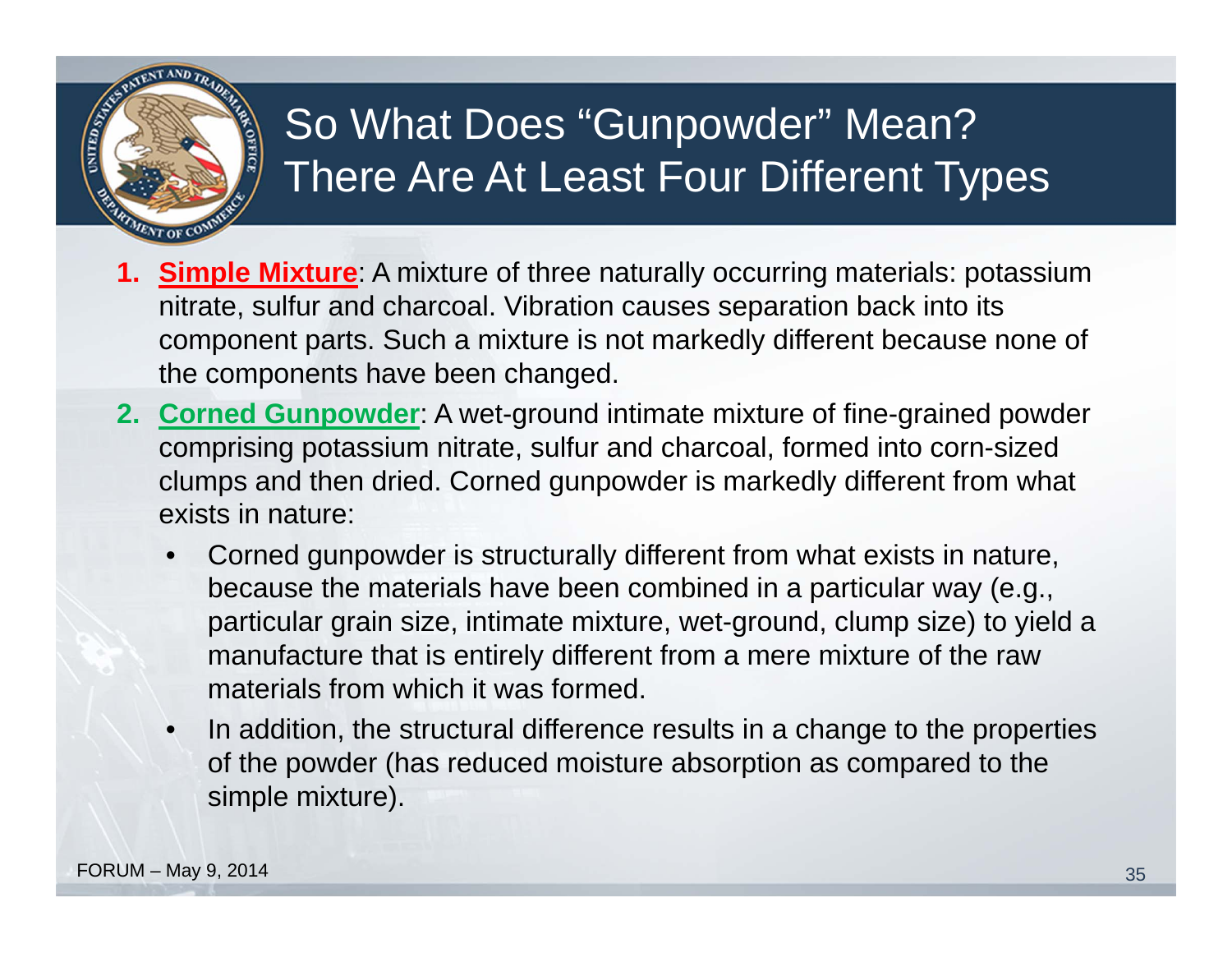

#### So What Does "Gunpowder" Mean? There Are At Least Four Different Types

- **3. Glazed Powder**: A glazed powder formed from four naturally occurring materials: sodium nitrate, sulfur and charcoal are intimately mixed and then granulated, and then the granulated particles are coated with a thin layer of graphite. This powder is markedly different from what exists in nature:
	- This glazed powder is structurally different from what exists in nature, because the materials have been combined in a particular way (intimate mixing, granulation, coating) to yield a manufacture that is entirely different from a mere mixture of the raw materials from which it was formed. In addition, the structural difference results in a change to the properties of the powder (it can no longer deliquesce due to the coating).
- **4. White Powder**: A mixture of insoluble nitrocellulose, soluble nitrocellulose, and paraffin, formed into sheets and flaked. White powder is markedly different from what exists in nature (cellulose is a natural component of wood), because of the structural differences caused by chemically changing the cellulose into nitrocellulose and combining it with paraffin in a particular way (intimate mixing, sheeting and flaking).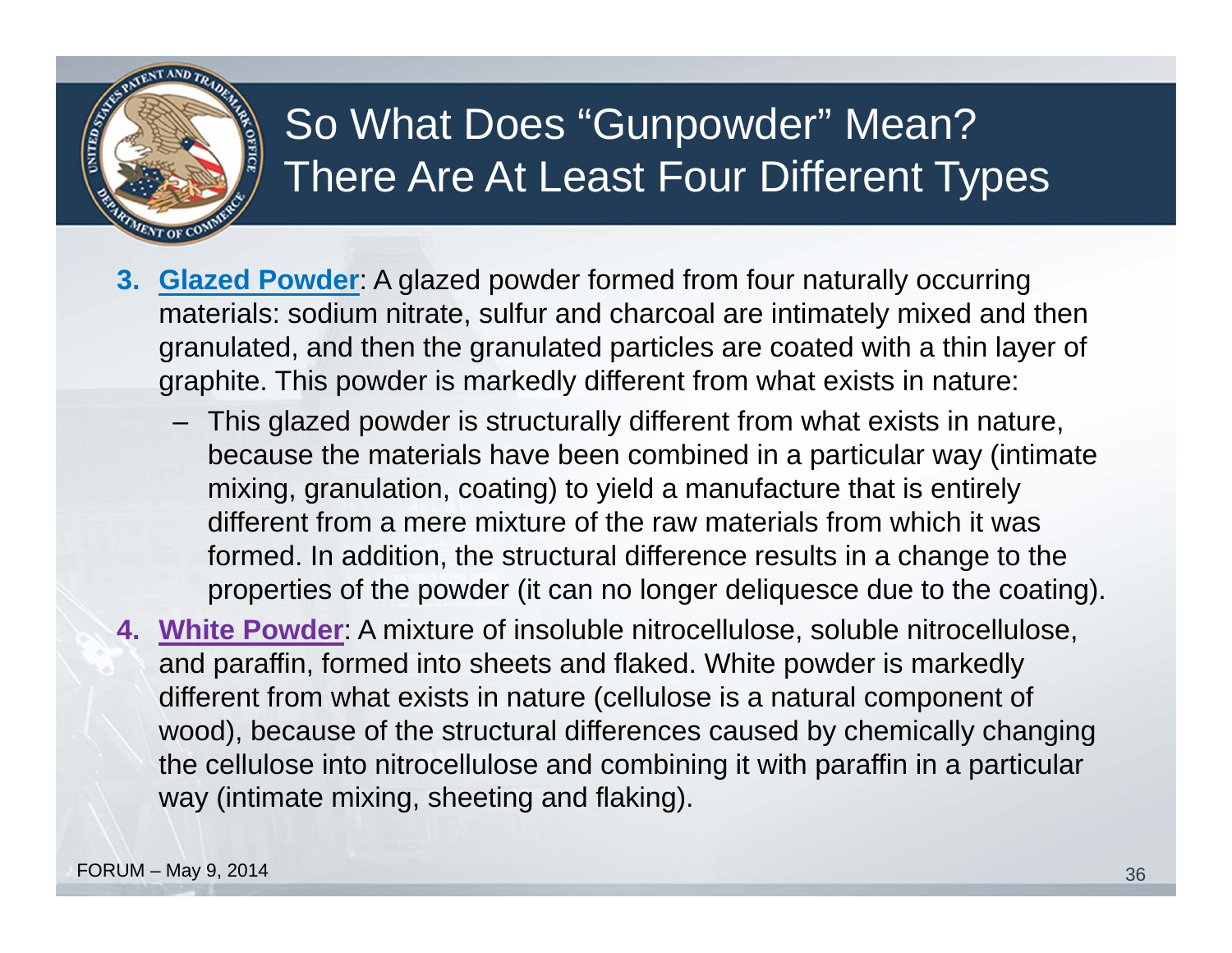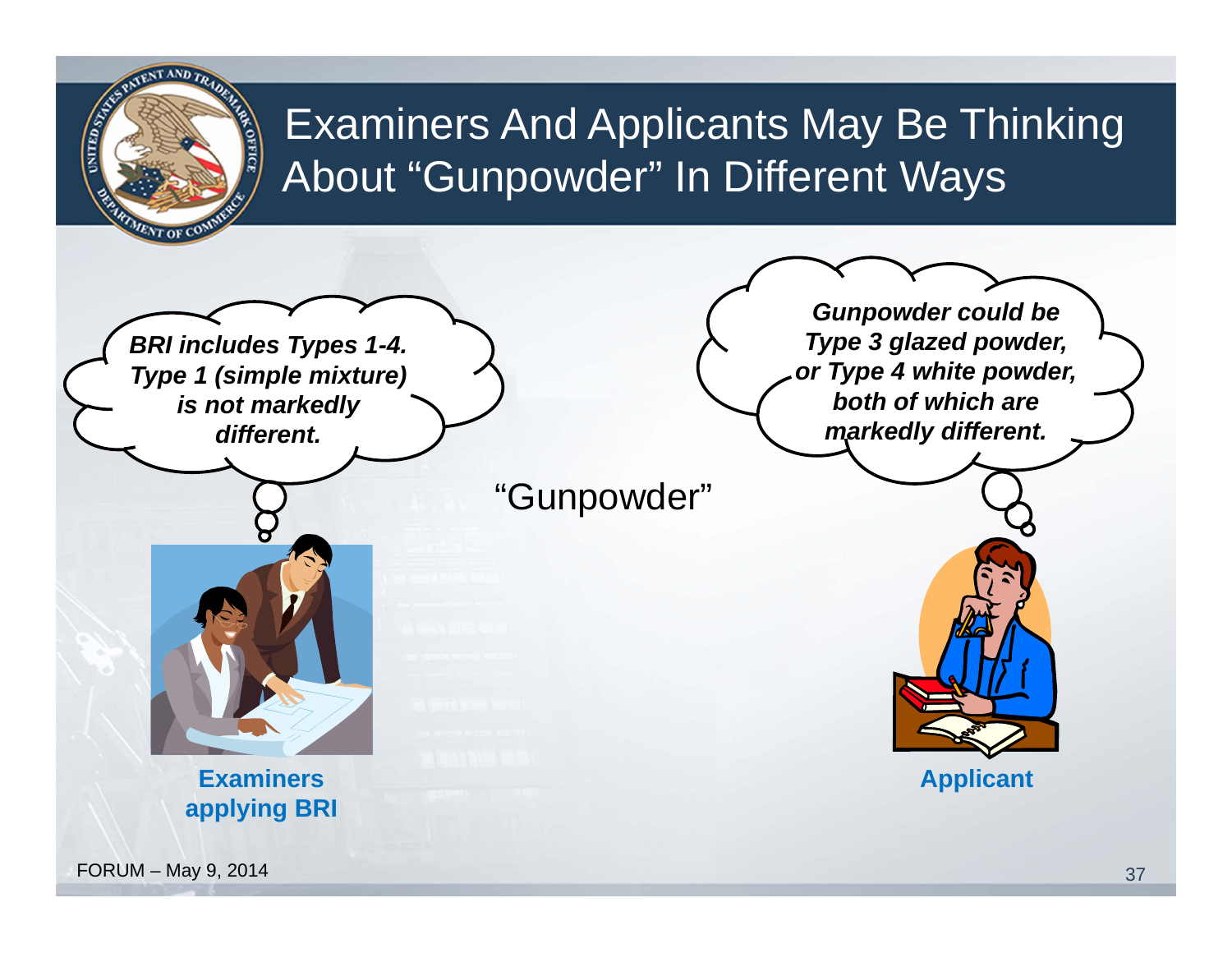# OFFIC

#### BRI Of "Gunpowder" Includes All Four Types

- • In Example C, there is no indication (in the claim or the background facts) that "gunpowder" is being used in a particular way to refer to only one or a few of the multiple types of gunpowder. Thus, "gunpowder" is given a broadest reasonable interpretation from the perspective of the POSITA.
	- • BRI includes non-markedly different (Type 1 simple mixture) and markedly different (Types 2, 3 and 4) embodiments.
	- • Because the BRI of "gunpowder" includes an embodiment (Type 1 simple mixture) that is not markedly different, the term "gunpowder" in this Example is not considered to be markedly different from what exists in nature.